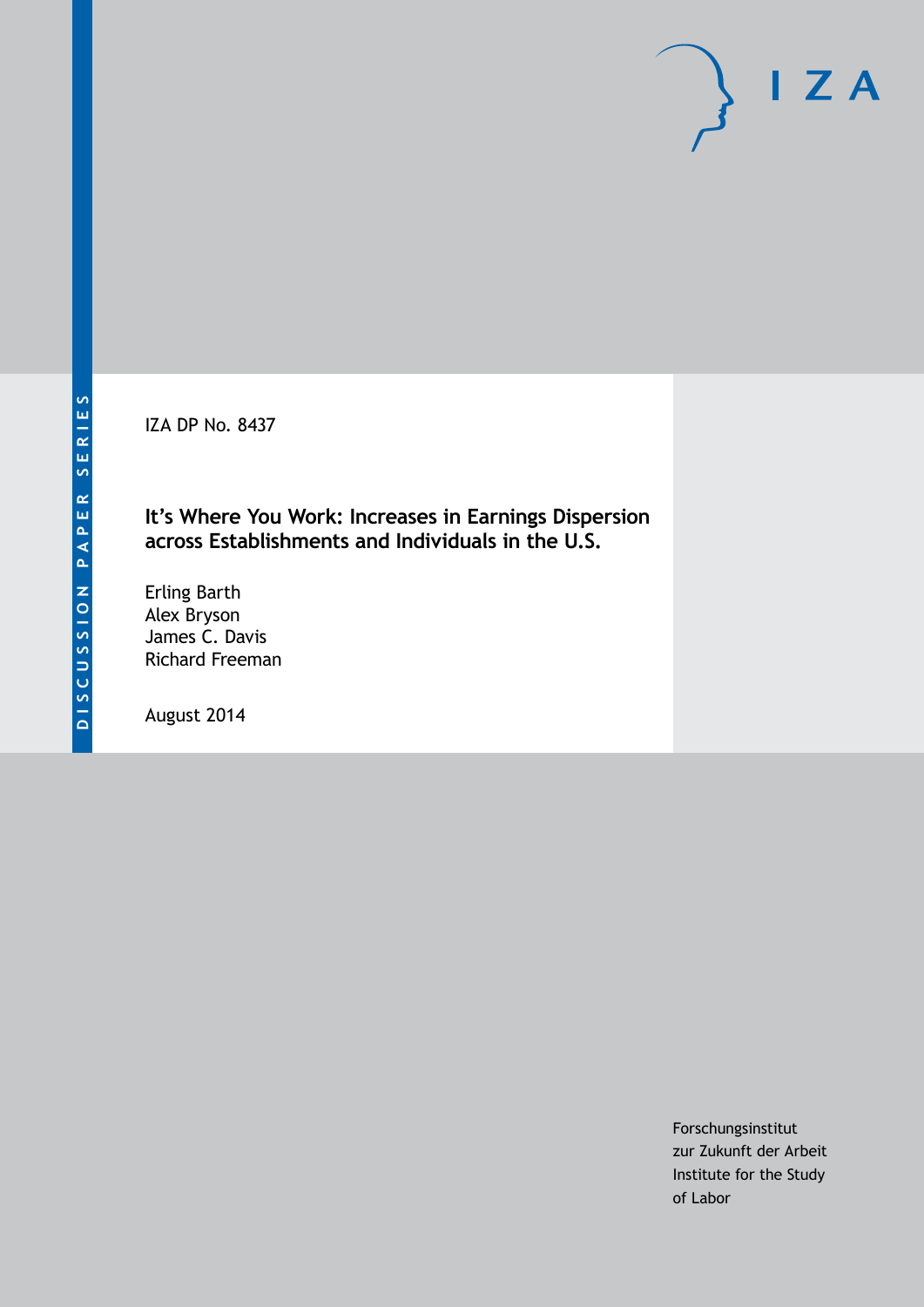# **It's Where You Work: Increases in Earnings Dispersion across Establishments and Individuals in the U.S.**

# **Erling Barth**

*Institute for Social Research, ESOP, University of Oslo, NBER and IZA*

# **Alex Bryson**

*National Institute of Economic and Social Research, CEP, LSE and IZA*

# **James C. Davis**

*U.S. Census Bureau, BRDC and NBER*

# **Richard Freeman**

*Harvard University, NBER, CEP, LSE and IZA*

# Discussion Paper No. 8437 August 2014

IZA

P.O. Box 7240 53072 Bonn Germany

Phone: +49-228-3894-0 Fax: +49-228-3894-180 E-mail: [iza@iza.org](mailto:iza@iza.org)

Any opinions expressed here are those of the author(s) and not those of IZA. Research published in this series may include views on policy, but the institute itself takes no institutional policy positions. The IZA research network is committed to the IZA Guiding Principles of Research Integrity.

The Institute for the Study of Labor (IZA) in Bonn is a local and virtual international research center and a place of communication between science, politics and business. IZA is an independent nonprofit organization supported by Deutsche Post Foundation. The center is associated with the University of Bonn and offers a stimulating research environment through its international network, workshops and conferences, data service, project support, research visits and doctoral program. IZA engages in (i) original and internationally competitive research in all fields of labor economics, (ii) development of policy concepts, and (iii) dissemination of research results and concepts to the interested public.

<span id="page-1-0"></span>IZA Discussion Papers often represent preliminary work and are circulated to encourage discussion. Citation of such a paper should account for its provisional character. A revised version may be available directly from the author.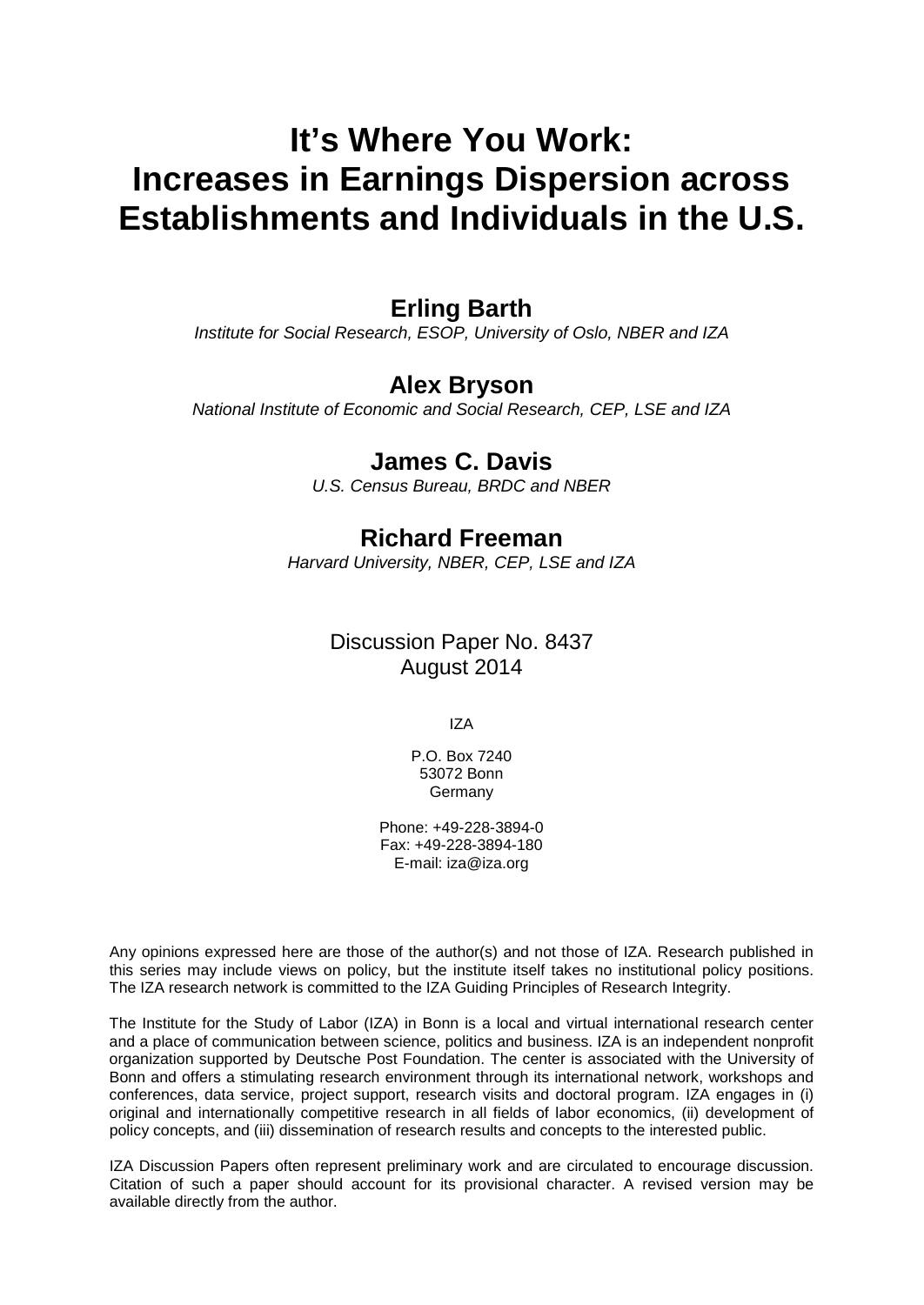IZA Discussion Paper No. 8437 August 2014

# **ABSTRACT**

# **It's Where You Work: Increases in Earnings Dispersion across Establishments and Individuals in the U.S.[\\*](#page-1-0)**

This paper links data on establishments and individuals to analyze the role of establishments in the increase in inequality that has become a central topic in economic analysis and policy debate. It decomposes changes in the variance of log earnings among individuals into the part due to changes in earnings among establishments and the part due to changes in earnings within-establishments and finds that much of the 1970s-2010s increase in earnings inequality results from increased dispersion of the earnings among the establishments where individuals work. It also shows that the divergence of establishment earnings occurred within and across industries and was associated with increased variance of revenues per worker. Our results direct attention to the fundamental role of establishment-level pay setting and economic adjustments in earnings inequality.

JEL Classification: J3, J31, D3

Keywords: earnings, earnings inequality, productivity

Corresponding author:

Alex Bryson National Institute of Economic and Social Research 2 Dean Trench Street London, SW1P 3HE United Kingdom E-mail: [a.bryson@niesr.ac.uk](mailto:a.bryson@niesr.ac.uk)

We have benefited from support from the Labor and Worklife Program at Harvard University, NBER and from the Norwegian Research Council (project 173591/S20, Barth and Bryson). Opinions and conclusions expressed herein are those of the authors and do not necessarily represent the views of the U.S. Census Bureau. Results have been reviewed to ensure that no confidential information is disclosed.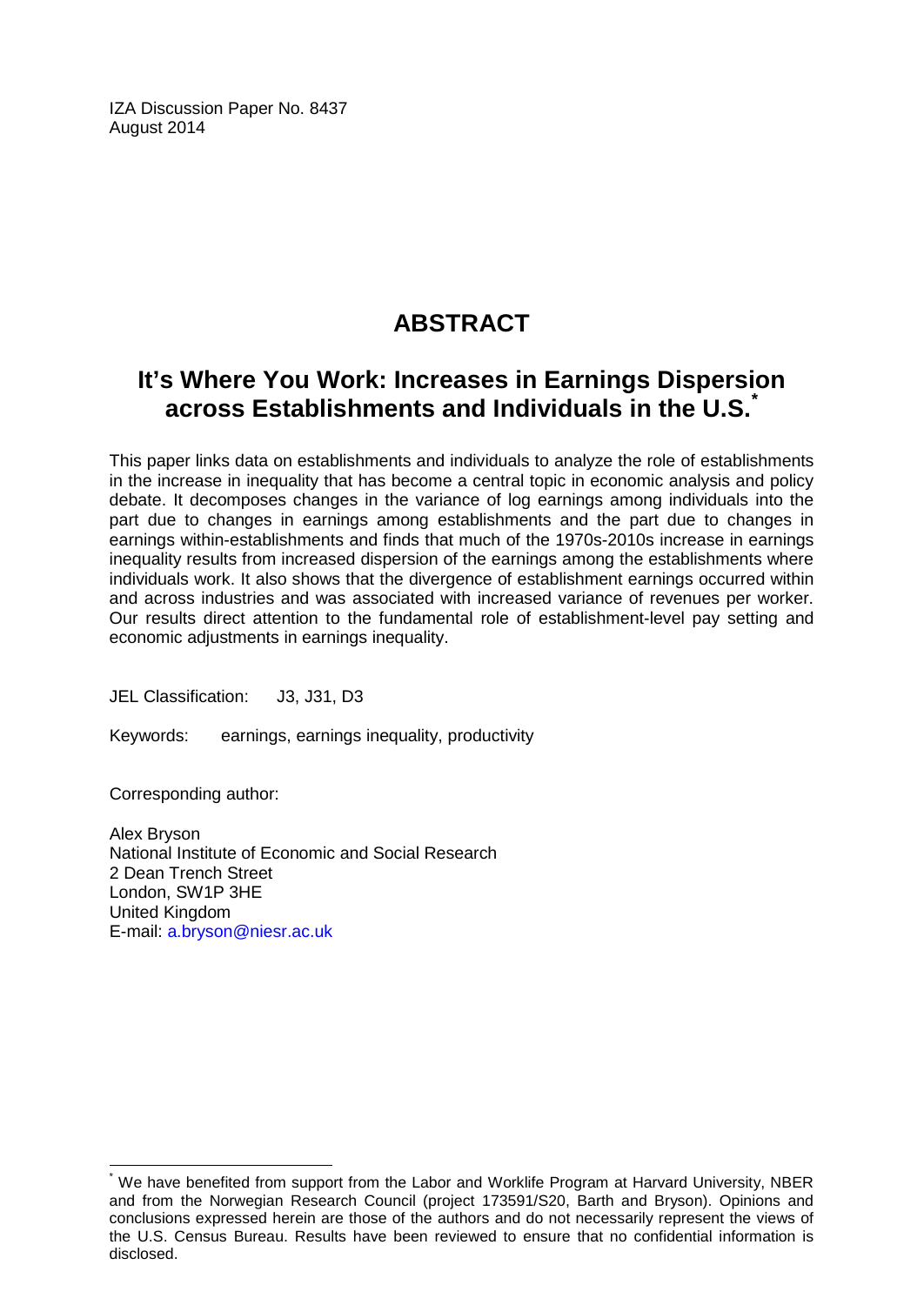The defining feature of the distribution of US earnings from the mid 1970s through the 2000s is the huge increase in inequality. Analysis of individual earnings show that inequality increased among workers with different observed measures of skill such as education, age, and occupation and that earnings increased more at higher percentiles than lower percentiles of the earnings distribution even among workers with the same measured skill.<sup>[1](#page-5-0)</sup>

This paper examines earnings inequality along a dimension that previous research has largely ignored: the establishments that employ the worker. Viewing inequality through an establishment lens, we find that most of the increased variance in earnings among individuals is associated with increased variance of average earnings among the establishments where they work. Our findings direct attention to the role of establishment and firm pay setting and labor market adjustments by place of work in the rising tide of inequality. $2^2$  $2^2$ 

To analyze the effect of establishment earnings on the trend increase in inequality, we combine several data sets: the March Current Population Surveys (CPS) files that record annual earnings and weeks worked of individual workers; the Census Bureau's Longitudinal Business Data Base (LBD), which is the longitudinal version of the Census business register with data on establishment payroll and employment<sup>[3](#page-3-1)</sup>; the Longitudinal Employer-Household Dynamics data (LEHD) which contains data on the earnings of millions of workers and their place of work from unemployment insurance files. We link the LBD and LEHD through establishment identifiers to decompose the inequality of earnings among workers into the part that occurs between

 $1$  See eg Autor, Katz and Kearney (2008) and Lemieux (2006).

<span id="page-3-2"></span><span id="page-3-0"></span> $2$  Previous work on the employers' role in wage setting include Groschen (1991), Davis and Haltiwanger (1991), Abowd et al (1999), Hellerstein et al (1999), Lane et al (2007), and Gruetter and LaLive (2009) following the early works on inter-industry wage differentials, Bell and Freeman (1991), Dickens and Katz (1987), Krueger and Summers (1998 ) and Gibbons and Katz (1992). Lazear and Shaw (2009) made the observation that across firm differences appeared to be growing over time for a significant number of countries, as for instance seen in the contribution on Sweden by Nordström Skans, Edin and Holmlund (2009) in their volume. Card et al (2013) find a growing contribution of plant heterogeneity in wages in Germany between 1985 and 2009.

<span id="page-3-1"></span> $3$  See Jarmin and Miranda (2002).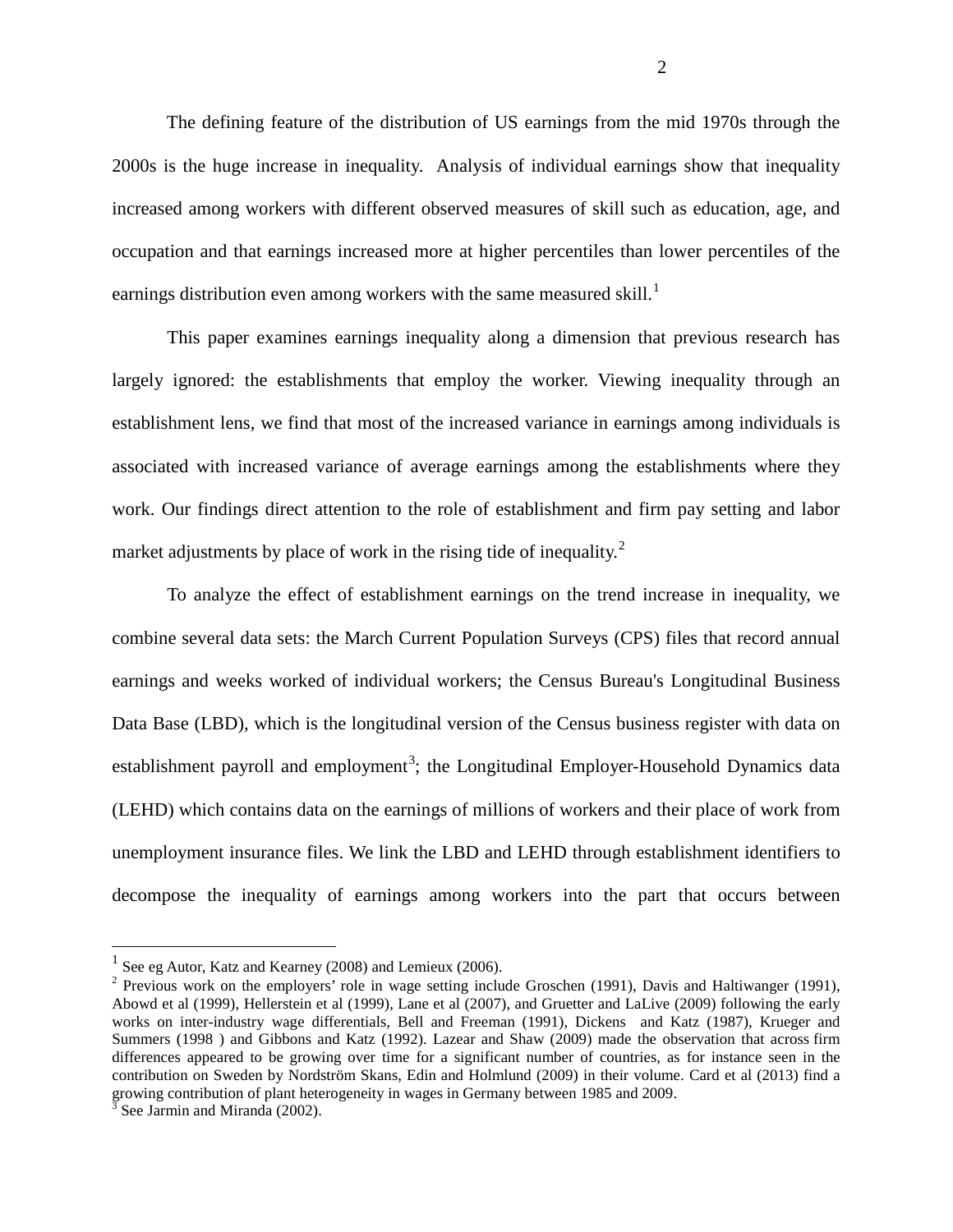establishments and the part that occurs within establishments. Since the LEHD data does not include exact information on individuals' education, we link individuals on the LEHD to their responses on the 1990 and 2000 Census long-form sample and 1986-98 March CPS files to determine workers' years of schooling<sup>[4](#page-3-2)</sup>.

Section one of the paper estimates the contribution of changes in the dispersion of average earnings across establishments to the rise in inequality. Section two connects the distribution of establishment earnings to returns to measured skill and to the sorting of workers by skill among establishments. Section three estimates the contribution of establishment earnings to the growth of earnings at each percentile of the earnings distribution and to the increased gap between top earners and other workers. Section four assesses the pathways behind the widening distribution of establishment level earnings.

#### *Section 1: Earnings among establishments and earnings inequality among workers*

Analysis of the link between growing earnings inequality among workers and changes in the distribution of earnings among establishments requires earnings data for individuals and establishments and links between individual and establishment earnings. We measure individual earnings by weekly earnings (annual earnings/ weeks worked) from the internal Census version of the March CPS files<sup>[5](#page-4-0)</sup>, and use the variance of ln weekly earnings as our measure of inequality. The internal Census CPS has higher top codes for income and thus more accurate earnings at the top of the distribution than publicly available files<sup>[6](#page-4-1)</sup>. We measure establishment earnings by

<span id="page-4-0"></span>

<span id="page-4-2"></span><sup>&</sup>lt;sup>4</sup> Eductional codes are transformed to grade levels using Jaeger (1997) and subsequent adaptations  $5$  The pattern of change in ln weekly earnings resembles the pattern in the widely studied ln hourly earnings from the C

<span id="page-4-1"></span> $<sup>6</sup>$  We use the internal Census March Current Population Survey from survey years 1978-2009 to obtain observations</sup> of weekly wages from 1977-2008. All samples include workers of age 16-64 with more than 5 hours per week last year, more than 12 weeks worked last year, and whose class of work in their longest job last year was private or government wage/salary employment. Students, agricultural employment, public administration and armed forces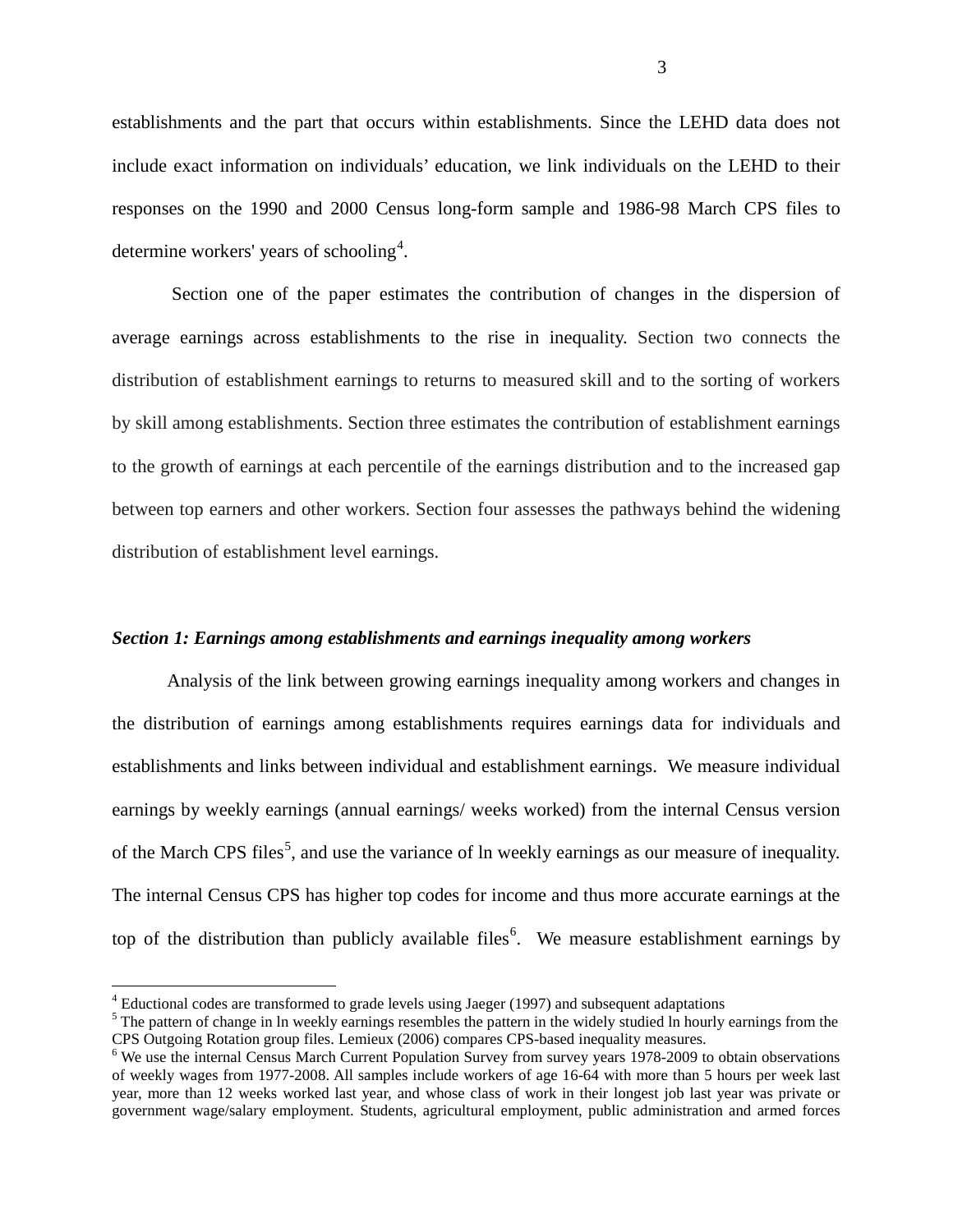annual earnings per worker (payroll before deductions/number of employees) in the LBD and use the variance of ln annual earnings per worker to measure inequality<sup>[7](#page-4-2)</sup>.

Panel A of Figure 1 displays estimates of the variance of ln weekly earnings for individuals from the March CPS and the variance of ln annual earnings among establishments from the LBD. The top line shows a substantial increase in the variance of March CPS earnings that is comparable to increases found in other CPS-based earnings data. The middle line gives the variance of ln average earnings among establishments, weighted by establishment employment for comparability with the CPS variance for individuals. The variance of establishment earnings lies below the variance of individual earnings because the establishment variance excludes variation within establishments while the variance of individual earnings includes the variance among establishments as well as within establishments. The bottom line gives the residual variance from regression estimates of ln earnings on the worker characteristics specified in the table note. Reflecting the role of human capital and demographic factors in earnings, the residual variance lies below the unadjusted variance among individuals and below the variance of establishment earnings as well.

 $\overline{a}$ 

are excluded. Weekly earnings are calculated as annual earnings divided by the weeks worked in the prior year. Gross earnings include wages, salaries, overtime, tips and commissions. Allocated earnings observations are excluded using the earnings allocation flags. Final weights are used in all calculations. Observations with a real

<span id="page-5-1"></span><span id="page-5-0"></span>wage below half the minimum wage level in 1982 were excluded.<br><sup>7</sup> The data follow the definition of salaries and wages used for calculating the federal withholding tax. They report the gross earnings paid in the calendar year to employees at the establishment prior to such deductions as employees' social security contributions, withholding taxes, group insurance premiums, union dues, and savings bonds. Included in gross earnings are all forms of compensation such as salaries, wages, commissions, dismissal pay, paid bonuses, vacation and sick leave pay, and the cash equivalent of compensation paid in kind. Salaries of officers of the establishment, if a corporation, are included. Payments to proprietors or partners, if an unincorporated concern, are excluded. Salaries and wages do not include supplementary labor costs such as employer's Social Security contributions and other legally required expenditures or payments for voluntary programs. The definition of payrolls is identical to that recommended to all Federal statistical agencies by the Office of Management and Budget. Wages are converted to constant 2002 dollars using the Consumer Price Index. Establishments are excluded that have an average wage less than half the yearly equivalent of the 1982 minimum wage of \$3.35 an hour (CPI deflated) for a 40 hour week. Establishments with over 100,000 employees are also excluded, as from observation these are generally firm level or miscoded records, and we are not aware of a U.S. establishment that large. One issue with our wage measure is that payroll is reported annually, and employment is reported for the week of March 12. The establishment wage can be affected by significant changes in establishment employment within the year.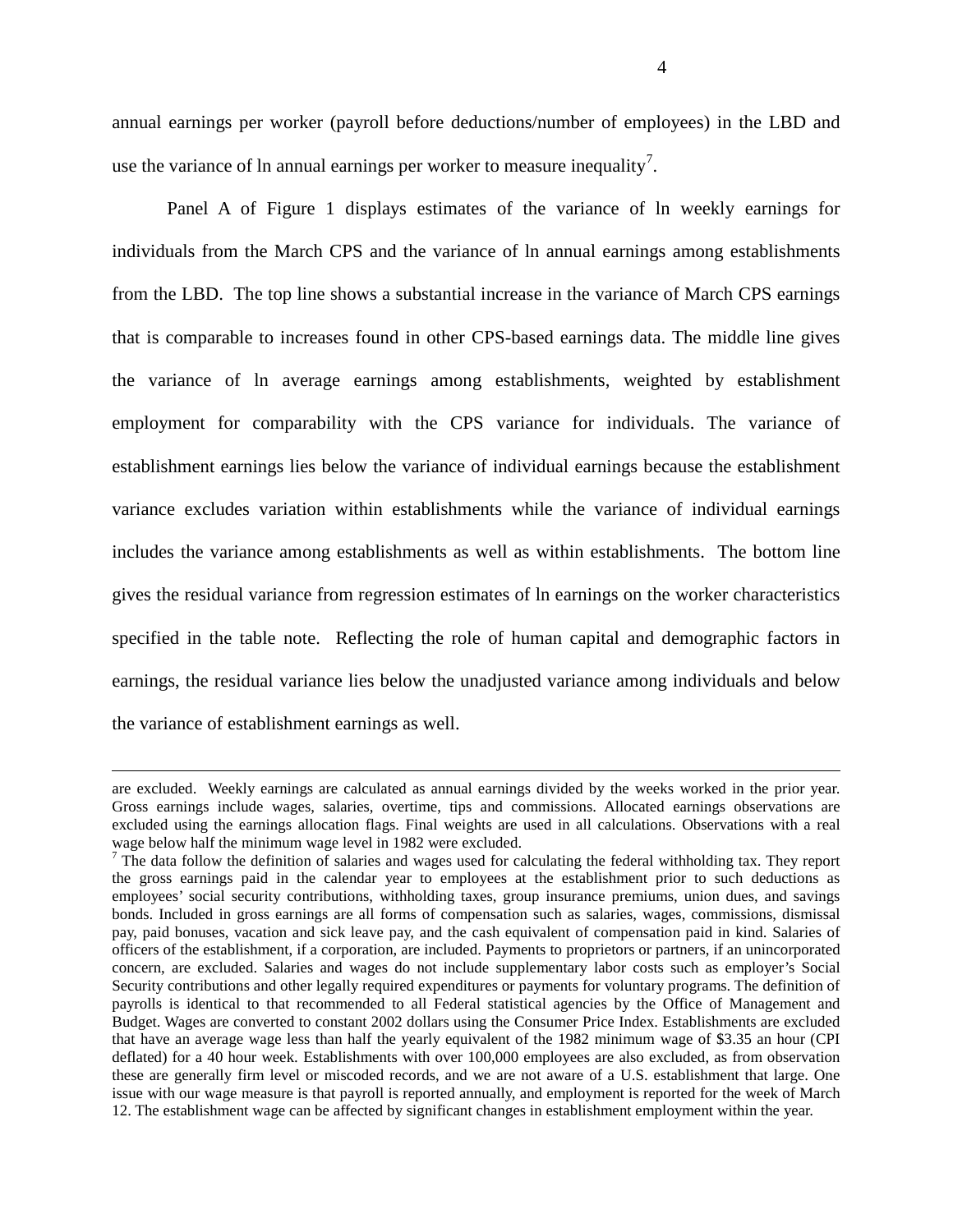To focus attention on the similarity in changes among the three measures, figure 1B displays the variances scaled at 0 in 1977. The 1977-2009 increase for individual earnings is 0.170 ln points. The increase in the earnings equation residuals is 0.147 ln points. These estimates imply that 86% (0.147 points/0.170 points) of the overall trend is due to the residuals while  $14\%$  is associated with the observables.<sup>[8](#page-5-1)</sup> The variance of establishment earnings increased by the same 0.147 points as the variance of residuals. Thus, if we take the increased variance in establishment earnings and the 0.023 point increase in the variance due to observable worker attributes we get the entire increase in the variance of individual earnings. The exact accounting is happenstance, but the calculation demonstrates our main finding: that increased variance of establishment earnings is a major pathway of inequality<sup>[9](#page-6-0)</sup>.

Given that the variances in figure 1 come from different earnings series the analysis falls short of an ANOVA decomposition of the trend increase in inequality into its betweenestablishment and within-establishment components. An ANOVA requires a single earnings series with identifiers for individuals and establishments, which the LBD and CPS do not have. The absence of data on the earnings of workers in establishments manifests itself in our estimate of the variance of establishment earnings. We use the variance of the *ln average* establishment earnings instead of the variance of the *average ln* worker earnings in an establishment appropriate to a complete variance decomposition.

<span id="page-6-1"></span>How much does this distort the calculations? To estimate the magnitude of the distortion we applied Aitchison and Brown's (1962, p. 8) formula for the difference between the variance of ln average establishment earnings and the variance of the average of ln earnings when data are

 <sup>8</sup>  $8\text{ Age}$  and education explain most of the 14% of the increased variance due to observable worker attributes.

<span id="page-6-0"></span> $\frac{9}{5}$  See Davis and Haltiwanger (1991) and Dunne et al (2004) for early observations of this in manufacturing.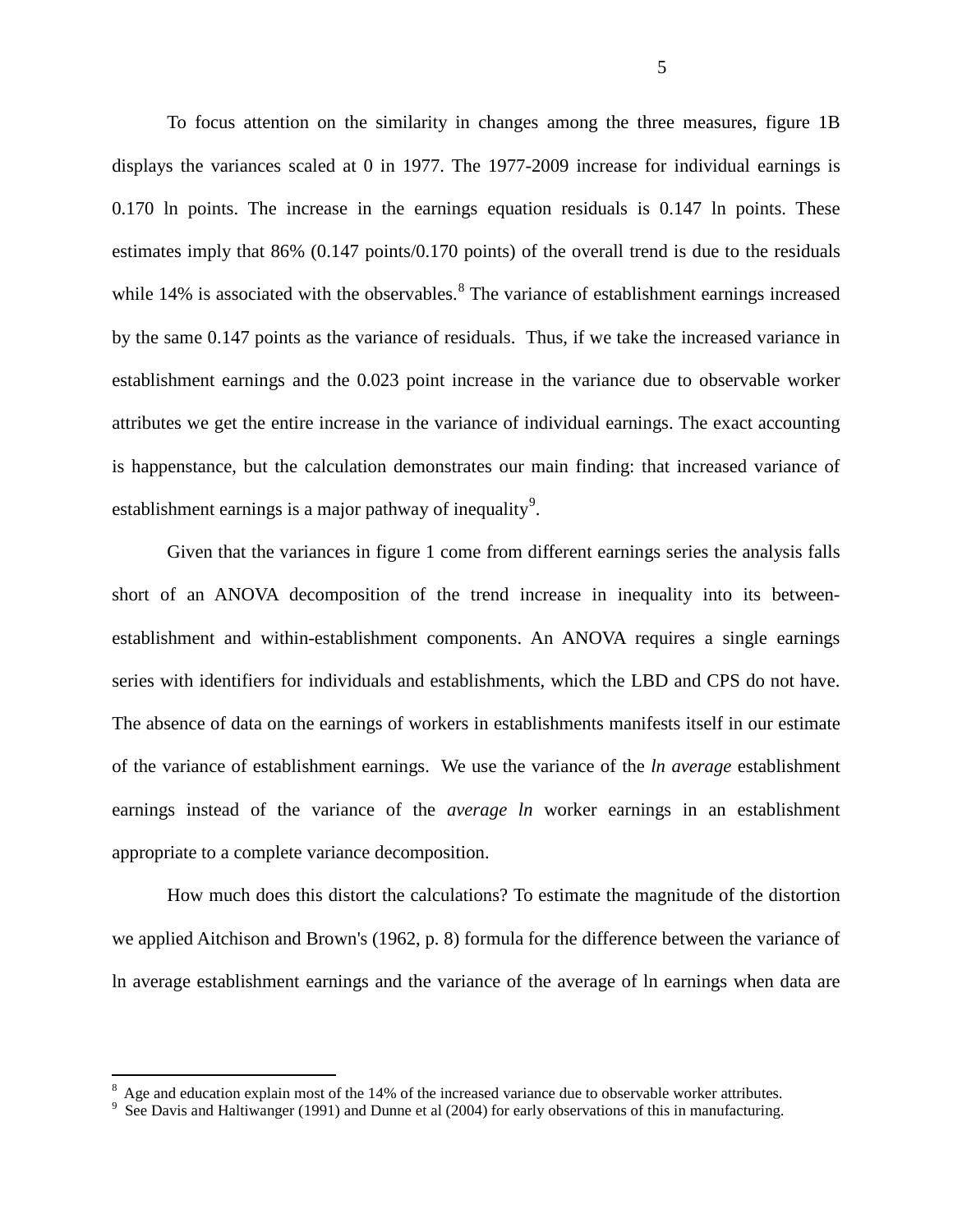distributed log-normally<sup>[10](#page-6-1)</sup>. Appendix Table A-1 estimates the differences in the two variances and finds only modest differences in the levels of the variances and virtually identical *changes* in the variances over time. As long as the log-normal assumption holds, using the variance of ln average earnings rather than the variance of the average ln of earnings for the establishment variance does not substantively distort the figure 1 results.

#### **LEHD earnings**

But the LEHD allows us to do better. It allows for us to link earnings to workers and to the establishments where they work<sup>[11](#page-7-0)</sup> which is necessary to decompose the variance of ln earnings into its between and within establishment components arithmetically. For this analysis, we measure individual earnings by yearly earnings for workers employed in all four quarters of a year from 1992 to 2007 in the nine states that provide such information.<sup>[12](#page-7-1)</sup>

To see if the LEHD earnings are representative of the US we compared the variance of ln yearly LEHD earnings to the variance of ln March CPS weekly earnings for the nine states. We obtained similar levels of variance and nearly identical changes in variances.<sup>[13](#page-7-2)</sup> We then compared the CPS variance of ln earnings in the nine states to the variance for the whole country

<sup>&</sup>lt;sup>10</sup> In the Appendix, we use LEHD data to adjust the variance of ln average establishment earnings to approximate the variance of the ln of average earnings using: ln  $E(w) = \mu_f + \sigma_f^2/2$ , where  $\mu_f$  is is  $\sigma_f^2$  is the withinestablishment variance of ln earnings. The 1992-2007 variance increase is 0.070 (adjusted) and 0.075 (unadjusted).<br><sup>11</sup> The LEHD and LBD link identifies the firm that employs workers and the establishment in which they

<span id="page-7-3"></span><span id="page-7-0"></span>work when firms have one establishment in a locality. When firms have multiple establishments in a locality the Census uses a probabilistic worker assignment to estimate the establishment in which the worker was employed. We use the Census's probabilistic assignment to identify the establishment location of all workers. See Abowd et al (2002, 2003, and 2007) for details and methods regarding the use of LEHD data.<br><sup>12</sup> The nine states are: California, Colorado, Idaho, Illinois, Maryland, North Carolina, Oregon, Washington,

<span id="page-7-1"></span>and Wisconsin. They cover nearly half of US employment. The LEHD data cover the last and first quarters of 1991 and 2008, but seasonality creates comparability problems with the annual data.

<span id="page-7-2"></span><sup>13</sup> The LEHD variance for 1992 is 0.506 and 0.588 for 2007 (table 1). The CPS-based variance for the same states is 0.538 in 1992 and 0.618 in 2007. The increases in the LEHD-based variance (0.082) and CPS-based variance (0.080) are also nearly identical.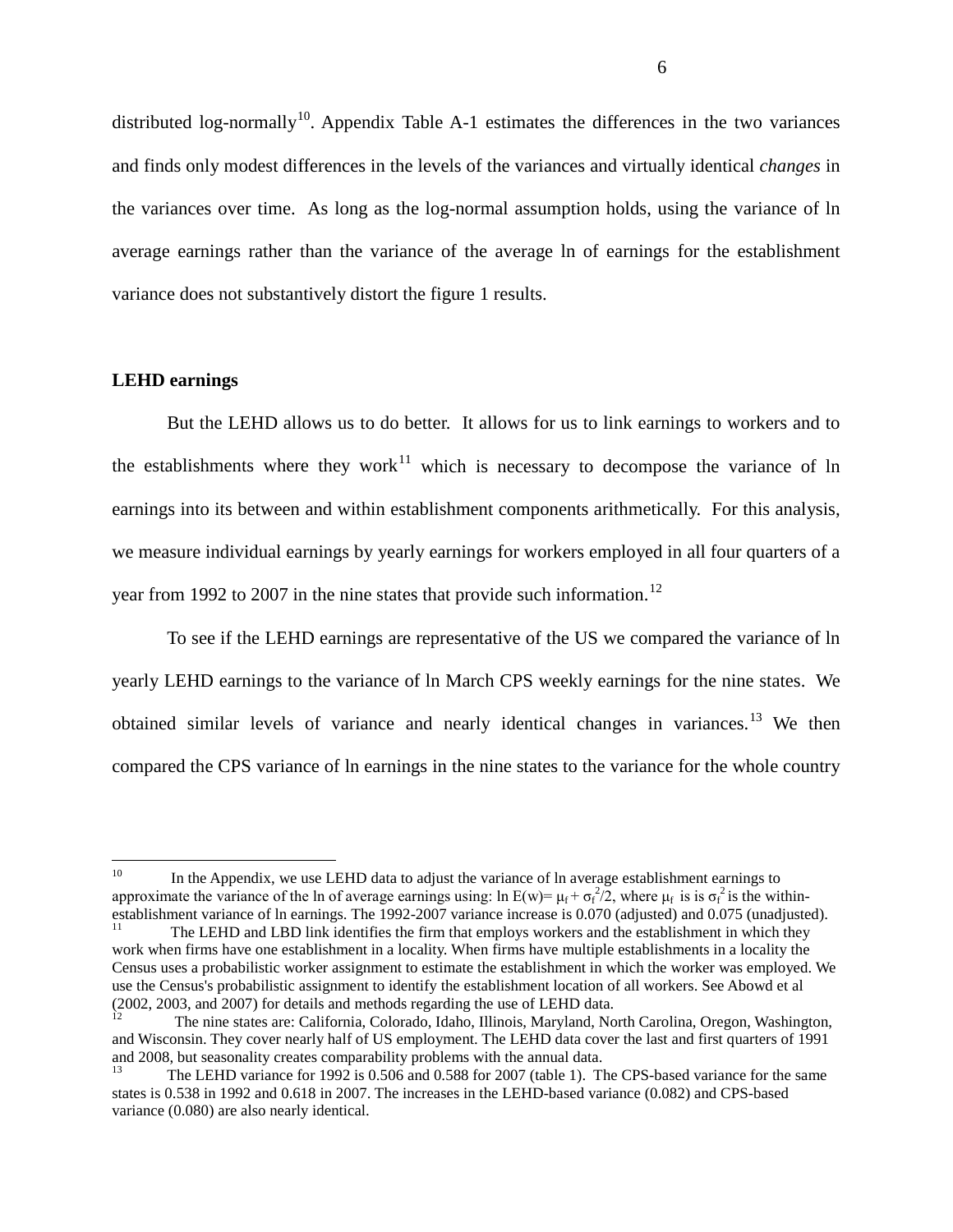and also found similar levels and nearly identical changes.<sup>[14](#page-7-3)</sup> Thus, analysis of the LEHD should generalize to the entire country.<sup>[15](#page-8-0)</sup>

Given these assurances, we decompose the LEHD earnings into their within and between establishment components and calculated changes in the components over time. Denote lnw<sub>ip</sub> as the ln earnings of individual i in establishment p;  $Elnw<sub>ip</sub>$  as the mean ln earnings for workers in establishment p;  $V_w$  as the within component of variance, and  $V_b$  as the between component. The variance decomposition of ln earnings is:

(1)  $V(\ln w_{ip}) = V_w + V_b = V(\ln w_{ip} - Elnw_{ip}) + V(Elnw_{ip}),$ 

Table 1 records the decomposition in the nine LEHD states from 1992 to 2007. In 1992 and 2007 ln earnings varied more within establishments than between establishments. But the increase in the between-establishment variance (0.056) is over twice the increase in the withinestablishment variance (0.027), so that the between component accounts for 67.5% of the increased variance among all workers<sup>16</sup>. While the  $67.5\%$  estimate falls short of the  $87\%$ estimated establishment share found in figure 1, it is further evidence of the importance of increased inequality among establishments in the increased inequality among US workers.

#### **Stayers**

The longitudinal nature of the LEHD allows us to estimate the relation between the dispersion in average establishment earnings and dispersion in individual earnings in another way. This is by decomposing the change in the variance of ln earnings for a select group of

 <sup>14</sup> Appendix Table A-1b gives a CPS-based variance of ln earnings for the US of 0.546 in 1992 and 0.633 in 2009. The CPS-based variance for our nine states is 0.538 in 1992 and 0.623 in 2009. The 1992-2007 change for the US (.087) is almost identical to that for the nine LEHD states (.085).

<span id="page-8-0"></span>We also examined the pattern of change in other states that the LEHD covered over shorter periods and found similar results to those in our sample of states.

<span id="page-8-2"></span><span id="page-8-1"></span>The calculation is 0.056 points/0.083 points =  $67\%$ . The results are similar if we take earnings for the larger sample of workers who appear in at least a single quarter (the 2nd quarter of the year in our calculation). They are also similar for 22 states that appear in the data for a shorter time period. See appendix table A-2.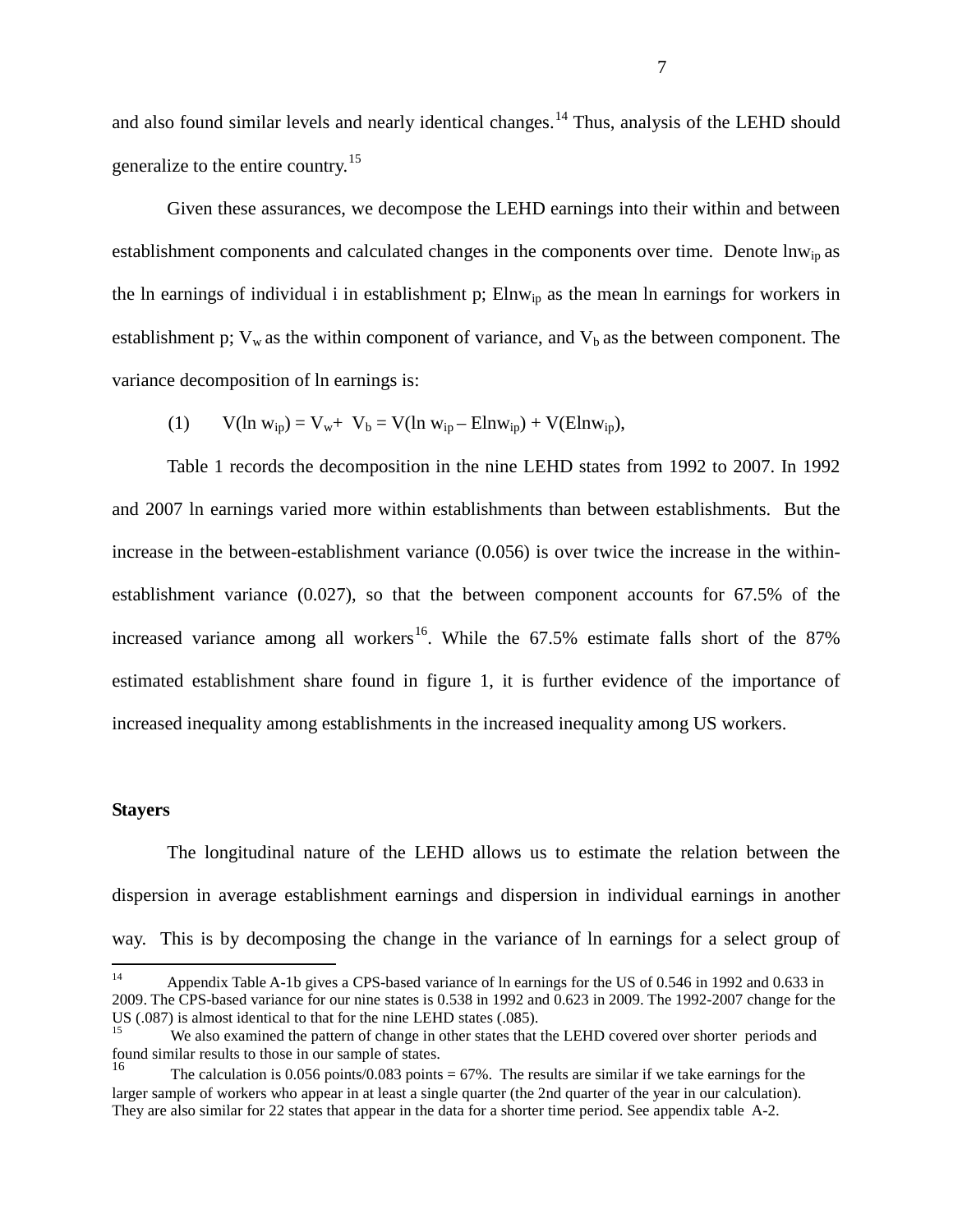workers – those who *stay* in the same establishment one year to the next. Analysis of changes in inequality among *stayers* holds fixed the time invariant unobservable and observable characteristics of both workers and establishments. It pins down the impact of the widening establishment earnings on individual earnings in a way that sidesteps complications due to the connections between earnings, labor mobility, exit and entry of establishments, and matching of workers and establishments.

To see how data on stayers illuminates the role of establishments, consider two establishments, all of whose workers are stayers. In this case, inequality of worker earnings could increase because of: increased earnings differentials between the establishments, with unchanged relative earnings within establishments; increased relative earnings within establishments, with unchanged differentials between establishments; or some mixture of between and within-establishment changes. The decomposition for stayers arithmetically measures the between establishment and within establishment effects on stayers inequality.

Line 1 of Table 2 gives our estimates of the *change in variance* of ln earnings for stayers from year t-1 to t over specified periods. Since workers who stay at an establishment differ from one year to the next we maximize the number of persons in the computation by using a rolling sample. We calculated ln earnings for stayers in years t-1 and t, computed the variance in both years and then took the change in variances from t-1 to t to measure the change in inequality. We repeated the calculation for year t to t+1 and so forth. The 0.013 in the column labeled 1992 to 1997 sums the change in the variance of ln earnings for stayers from 1992-93 to 1996-97. The 0.024 in the 1997-2002 column sums the change in variance from 1997-98 to 2001-02. And so forth. The estimates show moderate increases in variance in 1992-97 and 1997-02 followed by a larger increase in 2002-07. Over the entire period the change in variance was 0.061 ln points.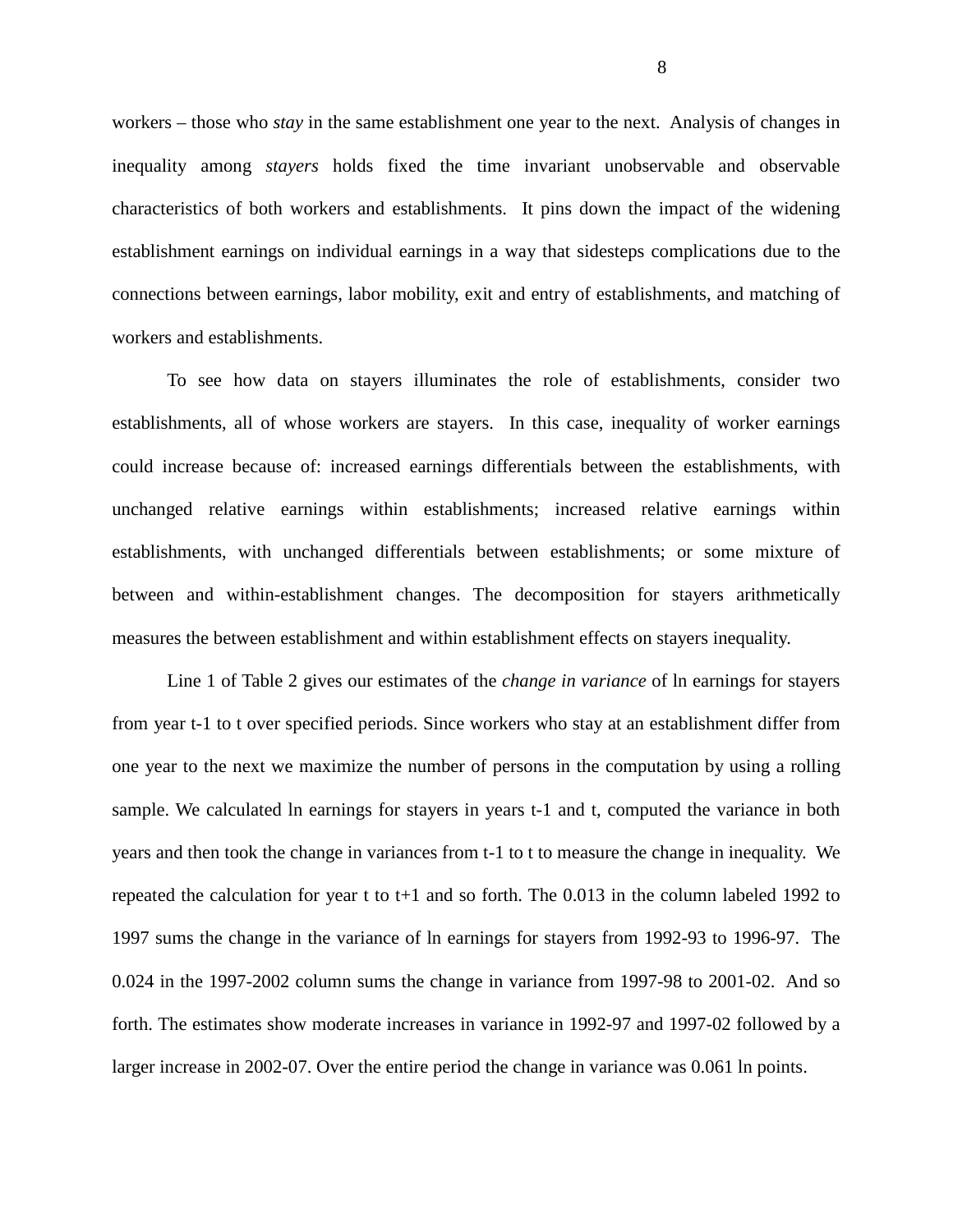How much of the changed variance among stayers is associated with changes in earnings among establishments? The line "changes in between-establishment variance" estimates the changed variance of the average ln earnings among establishments. These estimates are the sum of the changed variance of establishment level ln earnings of stayers from one year to the next over the specified period. They attribute all of the increased variance among stayers from 1992 to 1997 to the increased between-establishment variance (0.013 points/0.013 points) and attribute smaller but still dominant shares of the increased variance in ensuing periods to the increase in variance among establishments. For the whole period, the change in variance due to the changed variance among establishments of 0.048 points is 79% of the 0.061 total increase in variance. The remaining 21% is the contribution of changes in within-establishment variance.

The bottom part of table 2 summarizes analogous variance decompositions for all employees. Changes in variance are larger for all employees than for stayers because all employees are a more heterogeneous group that includes workers who move from one establishment to another or between employment and non-employment. The variance among all workers increases by 0.083 points, of which two-thirds (0.056/0.083) is between establishments. Dividing the change in total variance for stayers by the change for all employees shows that the stayers account for nearly three quarters of the increased overall variance. This reflects the fact that most workers stay in the same job from one year to the next. While exit and entry of establishments and movement of workers among establishments and between work and nonwork contribute to the variance, the increased variance among stayers due to changing establishment differentials is the main driver of the trend in variance for all workers.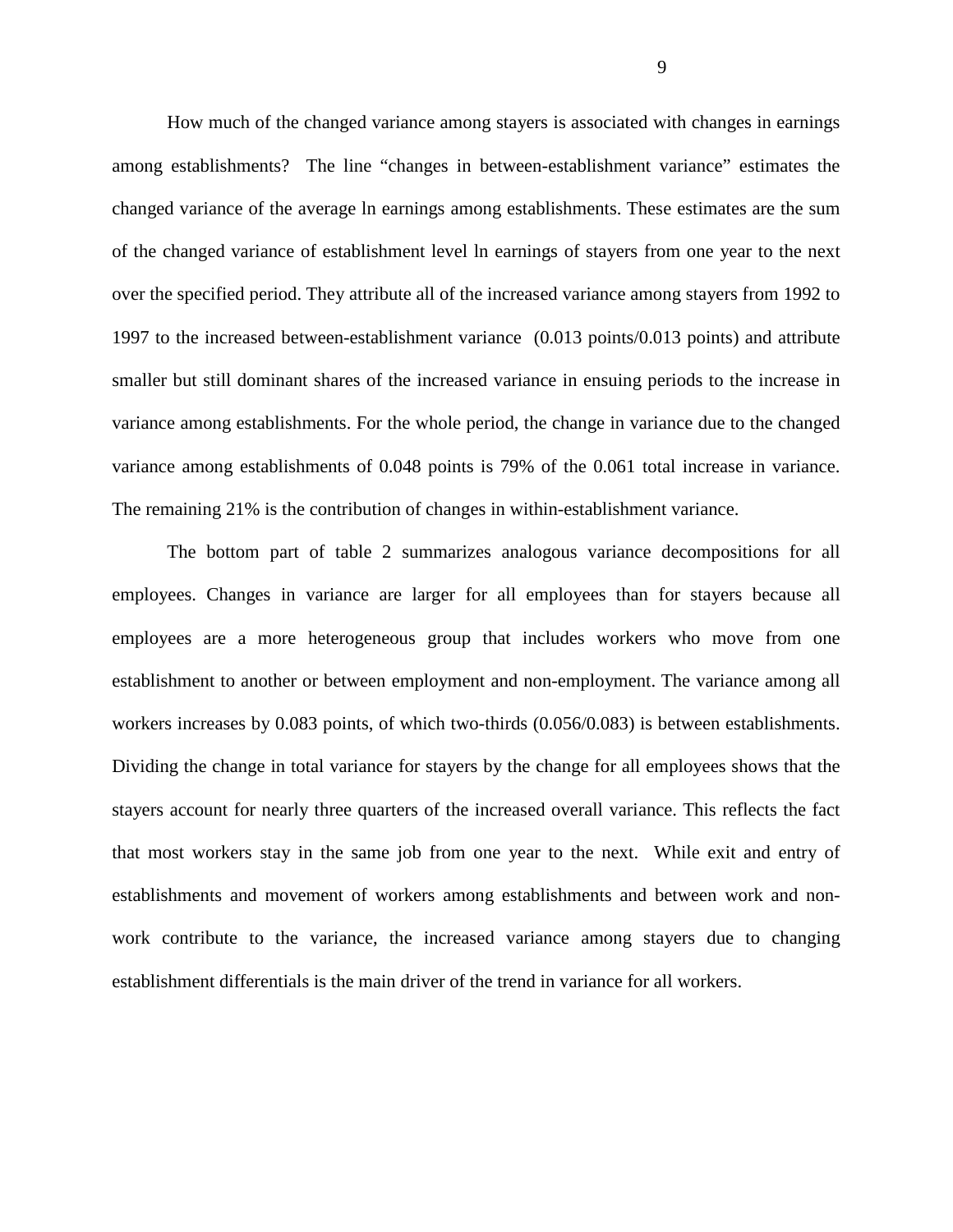#### *Section 2: Worker characteristics and establishment premium.*

Most studies of earnings inequality focus on the contribution of increased returns to observable characteristics such as education or age. To examine the interaction between establishment earnings and the returns to skill and sorting of workers by skill among establishments in the rising trend in inequality requires a valid measure of years of schooling, which the LEHD does not provide. To obtain a measure of schooling for individuals we matched the LEHD records to the 1990 and 2000 Census long forms and 1986-1998 March CPS files to obtain Census or CPS years of schooling to add to the LEHD.<sup>[17](#page-8-2)</sup> We then estimated the following extension of the standard ln earnings equation each year from 1992 to 2007:

(2) 
$$
\ln w_{ip} = \mathbf{x}_{ip} b + \varphi_p(i) + u_{ip}, \text{ with } E(u_{ip} | \mathbf{x}_{ip}, \varphi_p) = 0
$$

In this equation  $\mathbf{x}_{\text{in}}$  is a vector of worker characteristics (years of schooling, experience (Mincer), and its square, dummy variables for non-white and gender) for worker i in establishment p. We interact the independent variables with gender to allow for male-female differences. By omitting establishment subscripts on the b coefficient, we impose equal withinestablishment returns to characteristics and place any within-establishment heterogeneity in returns into the error term.

Our extension of the standard ln earnings model is the vector of dummy variables  $\varphi_n(i)$ for the establishment where the individual works. We impose equal establishment effects on workers by omitting the individual subscript from establishment dummy variables but write the vector as a function of i to highlight that all workers in an establishment share the same establishment effect. This specification puts individual heterogeneity in the establishment effect,

<span id="page-11-0"></span> $17$  The long form is distributed to approximately 15 percent of the US population every decennial. The combination of Census long form and the CPS allows us to match 18% of the LEHD sample with those files and thus obtain valid education measures for a large number of workers. To maximize the sample with education data we match to the 2000 Census, then to the 1990 Census, and finally add information from the CPS 86-98 sample.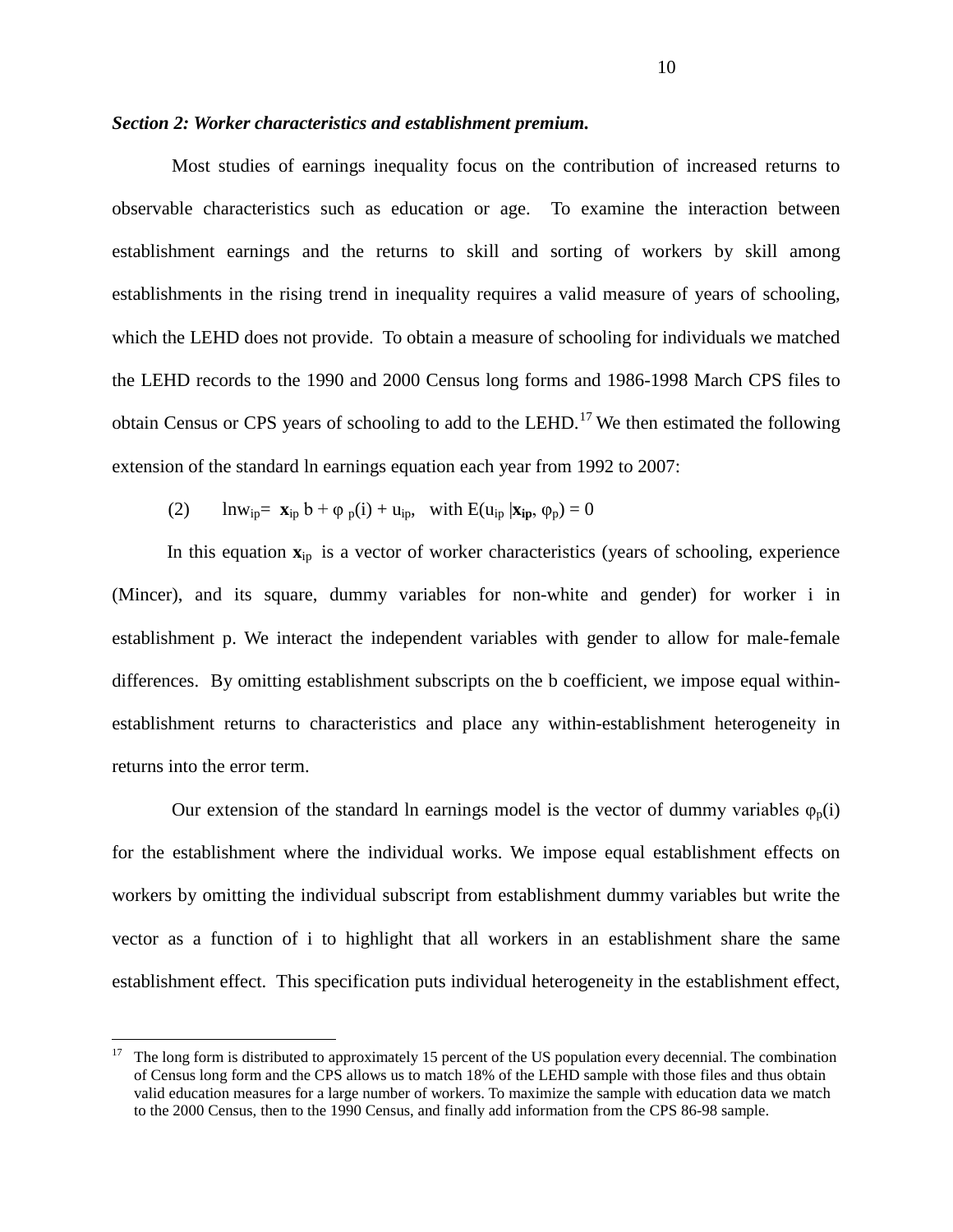(which reflects the quality of the individual and establishment match) into the error term.

Taking the variance of (2) we decompose the variance of ln earnings into the part due to variance of skills among workers, the variance of earnings among establishments, the covariance between them, and the variance in the error term. To simplify the algebra, denote a worker's skill as s (= xb, a composite that depends on worker attributes weighted by the estimated b coefficients linking attributes to earnings) and denote  $V(\varphi)$  as the variance of the establishment's effect on wages. This yields:

(3) 
$$
V(\ln w) = V(s) + V(\phi) + 2 \cos(s, \phi) + V(u)
$$

Taking S as the establishment's average level of observable skills, we define  $\rho = \text{cov}(s)$ ,  $S/V(s)$  to measure the similarity of skills in an establishment. The ρ coefficient is Kremer and Maskin's (1996) index of worker-worker segregation by skill across establishments. When establishments hire workers randomly by skill,  $\rho = 0$ . When workers are perfectly sorted with workers having similar skills,  $\rho = 1$ . We define  $\rho_{\varphi} = \text{cov}(s, \varphi)/V(s)$  to measure the extent to which skills are related to the establishment's effect on earnings. The  $\rho_{\varphi}$  coefficient measures the extent to which skill attributes are associated with the establishment effect. When firms hire workers by skill level independently of the establishment earnings factor,  $\rho_{\varphi} = 0$ .

Given these definitions, the *between-establishment* variance divides into a part due to sorting of workers and a part due to "pure" variation of earnings among establishments:

(4) 
$$
V^b = V(s) (\rho + 2 \rho_\phi) + V(\phi)
$$
.

where V(s) ( $\rho$  + 2  $\rho_{\varphi}$ ) term reflects the contribution of both forms of sorting of skills to betweenestablishment variance; and where  $V(\varphi)$  is the variance of the establishment effect for workers with similar measured skills independent of variation in the distribution of skills among establishments.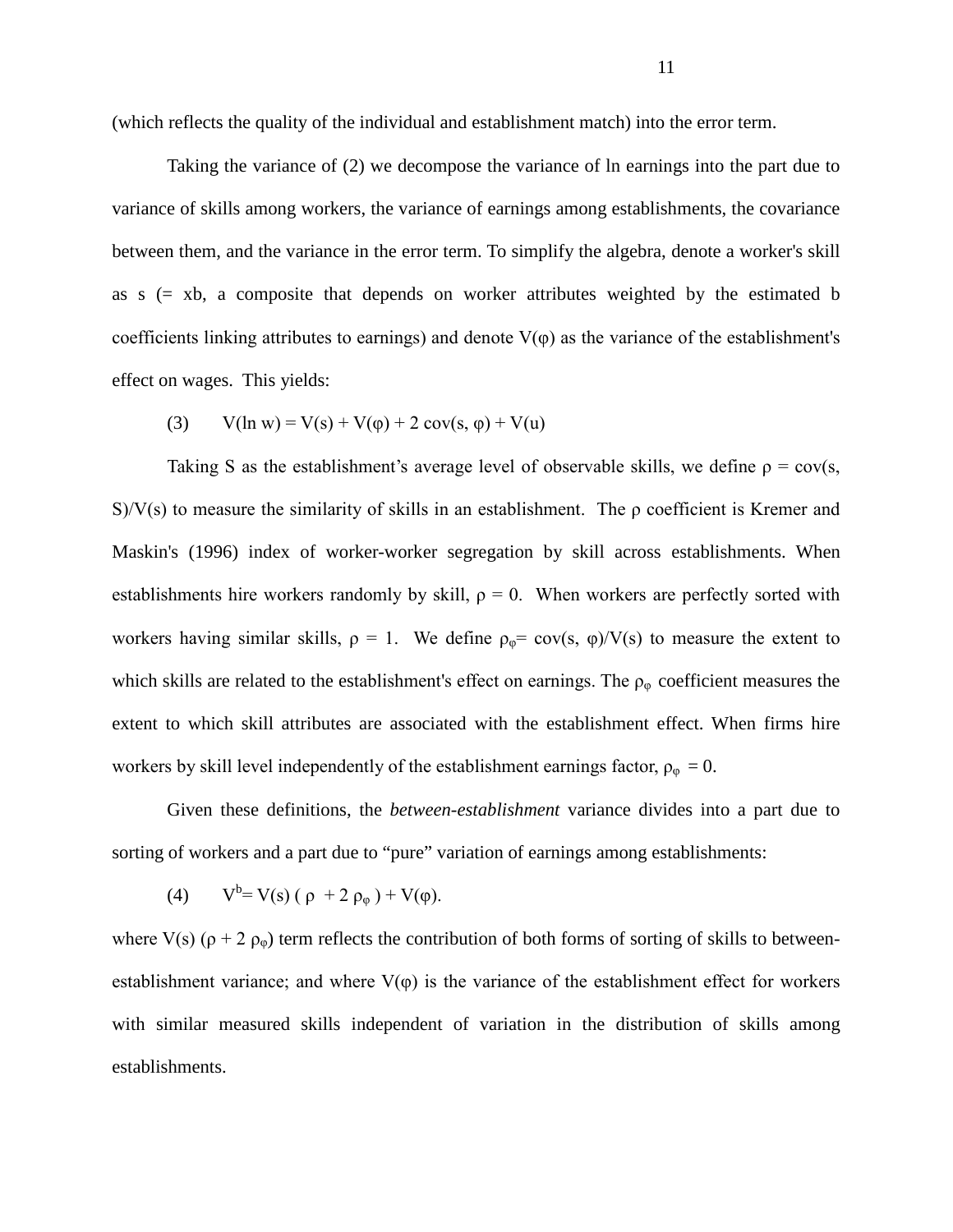Similarly, we decompose the *within establishment* part of the variance  $V^w$  into:

(5) 
$$
V^w = V(s)(1-\rho) + V(u)
$$
.

When establishments employ workers with the same skill,  $\rho = 1$  and the variance of skills contributes nothing to within-establishment variance. When establishments hire workers irrespective of skill,  $\rho = 0$ , and the variance in the skill distribution contributes to the withinestablishment variance only.

Table 3 gives our decomposition of earnings in the matched LEHD-Census sample. The Var(lnw) row records the variance of ln earnings. The variances for the matched sample are similar to the Table 1 variances for the entire LEHD, with a slightly higher increase.<sup>[18](#page-11-0)</sup> The similarity shows that the matching preserved the pattern of change in dispersion on which we focus.

The row "skills: Var(s)" shows that the variance of skills, conditional on establishment effects, had a negligible effect on the trend in variance. Since the education premium was widening (Goldin and Katz, 2008), something else in the skill index must have offset its effect on the variance. As we shall see, that something else is a fall in male/female earnings differences.

The estimated sorting coefficients examine the extent to which sorting of workers increased. Worker-worker sorting  $(\rho)$  increased by a slight 1.3 percentage points over the 15 year period. Worker-establishment sorting,  $\rho_{\varphi}$ , increased by a larger 6.5 percentage points, as establishments with high earnings increasingly loaded up on high skill workers. But because the sorting effect depends on the variance of skills, V(s), which fell slightly, sorting has little impact in the decomposition.

<span id="page-13-0"></span>What dominates the increased variance of establishment-level earnings is the increased divergence of earnings among establishments. This contributes 0.057 points, or 65 percent, of the

<sup>&</sup>lt;sup>18</sup> An increase of 0.088 in Table 3 compared to 0.083 in Table 1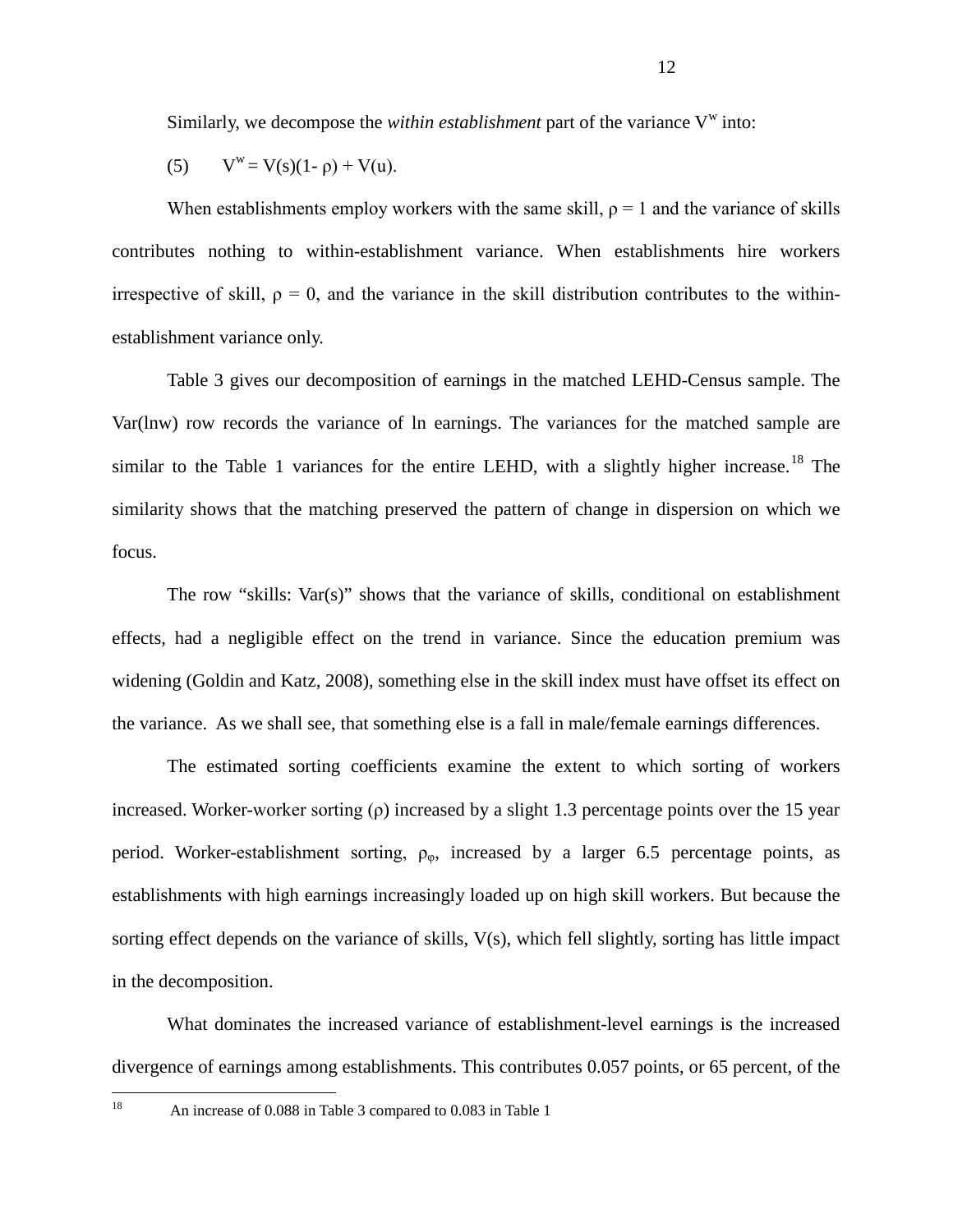increased variance. In turn, the decomposition of the between-establishment effect shows that the increased variance in the establishment effect,  $\varphi_{p}$ , accounts for the vast bulk (.049/.057 = 86 percent) of the increase in the between establishment variance.

Finally, the decomposition of the within establishment variance at the bottom of the table shows that the within-establishment increase resulted largely from increased variance of the residual in the equation – that is, to greater variance among workers with similar skills within establishments – rather than from changes in the within-establishment skill composition.

The surprisingly small (and negative) effect of the variance of skills on the change in dispersion of earnings both within and between establishments merits attention in light of large increases in the estimated coefficient on education, which adds to the variance of earnings. To understand what lies behind the small estimated skill effect, we decomposed the variance of March CPS earnings yearly from 1977 to 2011 and calculated the contribution of worker attributes to the overall increase in variance.

Figure 2 gives the results of this decomposition. The line for years of schooling shows that schooling increased the variance of ln earnings as the return on years of schooling increased. But the line for gender shows a large decline in the variance of ln earnings associated with gender.<sup>[19](#page-13-0)</sup> From 1977 to 2011 the schooling measure added 0.07 points to the variance while the gender measure reduced the variance by 0.06 points. Over the 1992-2007 period the more modest upward trend in variance due to schooling is partially offset by declines in variance due to gender, age, and the covariances as well.

<span id="page-14-0"></span><sup>&</sup>lt;sup>19</sup> In this calculation we included the covariance of gender with age. We made similar calculations for the matched LEHD data and obtained similar results. In that data set, adding establishment effects reduces the estimated educational wage differentials by about 20 percent, reflecting a positive sorting of high educated workers towards high paying establishments.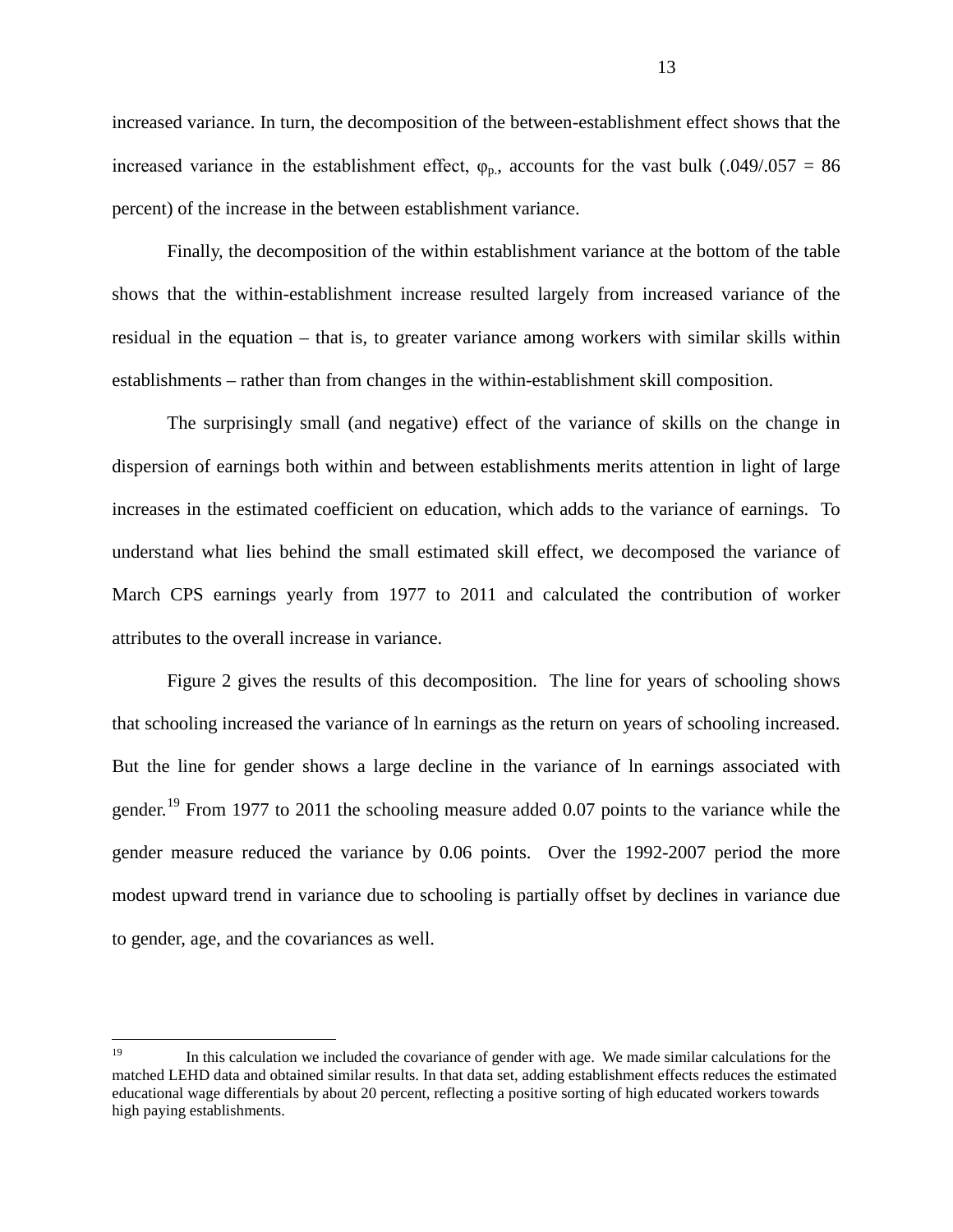#### *Section 3 The widening percentile distribution of earnings*

Studies that focus on the entire distribution of earnings have documented that percentage changes in earnings were larger in the higher percentiles of the distribution and were especially large for top earners – the upper 10% or 1%, depending on the study.<sup>[20](#page-14-0)</sup>

To see how establishment differentials affect changes in earnings by percentile in the earnings distribution, we calculated LEHD percentile earnings distributions for individuals in 1992 and 2007. We assigned to each person the establishment effects of their workplace and calculated the mean of establishment effect<sup>[21](#page-15-0)</sup> for all individuals at a given percentile. If the distribution of earnings in 1992 had 1,000 workers at the  $10<sup>th</sup>$  percentile, the establishment effect for the  $10<sup>th</sup>$  percentile would be the average of the establishment effects for the 1,000 workers. Similarly, if the distribution of earnings in 2007 had 1,500 workers at the  $10<sup>th</sup>$  percentile (due to the increased work force), the establishment effect for the  $10<sup>th</sup>$  percentile would be the average of the establishment effects for those workers. Given these estimates, we then calculated the increase in the average establishment effects by percentile between 1992 and 2007. If establishment earnings were important in altering the distribution of earnings, the pattern of change in the establishment earnings by percentile should mimic the pattern changes in the actual earnings of workers in the percentiles.

Figure 3 shows that this is the case. The dotted line gives the changes in the average establishment effect for workers by percentile. The changes in establishment effects increase with the percentiles of the distribution. To see how this meshes with the changes in earnings of individuals at each percentile, we calculated the average ln earnings of individuals percentile by percentile in 1992 and 2007 and the difference between these percentile averages. We then

<span id="page-15-1"></span><span id="page-15-0"></span><sup>&</sup>lt;sup>20</sup> Lemieux 2008; Alvaredo, Atkinson, Pikkety and Saez, 2013.<br><sup>21</sup> The regression includes years of schooling, experience and experience squared, a race dummy, all interacted with gender in addition to an establishment fixed effect.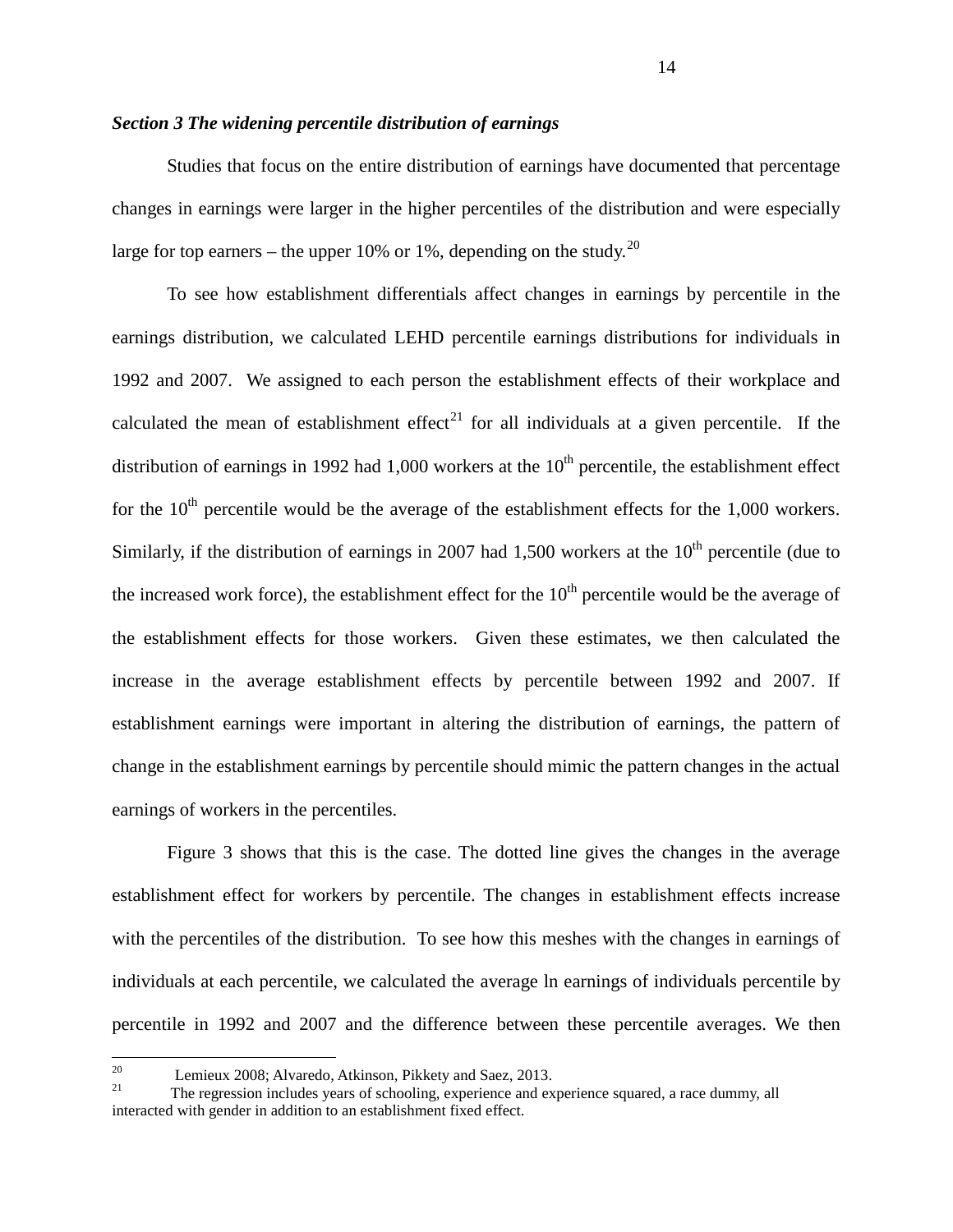subtracted the average change in ln earnings for all individuals from each percentiles' change. We did this to better display similarities and differences between changes for individuals and changes for establishment effects which, by construction average to zero with negative as well as positive effects. Subtracting the change in the mean for individual earnings preserves relative changes while putting individual changes in similar units as the establishment changes.

The solid line in figure 3 shows these changes. The pattern of changes for individual earnings and for establishment effects closely mirror each other. Establishment effects have larger increases than individual earnings at the lower end of the distribution and smaller increases than individual earnings at the top percentiles. These differences reflect the fact that the earnings distribution is ordered by individuals, whose changes will be influenced by their circumstances as well as by establishment effects – individuals low in the distribution will have negative shocks and those high in the distribution will have positive shocks. But the deviations are modest. Changes in earnings at the establishment where people work dominate the pattern of higher increases in earnings at higher percentiles of the distribution.

#### **Top earners**

Finally, given widespread attention to the increased relative rewards to workers at the top of the earnings distribution, we examined the extent to which the advantage at the top increased because earnings at the establishments at which they work increased relative to earnings at other establishments. We divided the LEHD sample into top earners – defined as those in the upper 5% of the distribution of the nine states – and the remaining 95% . We computed the 1992-2007 increase in the ln earnings difference between the top 5% and the 95% and the impact that increase had on earnings inequality for all workers. We then estimated the change in earnings at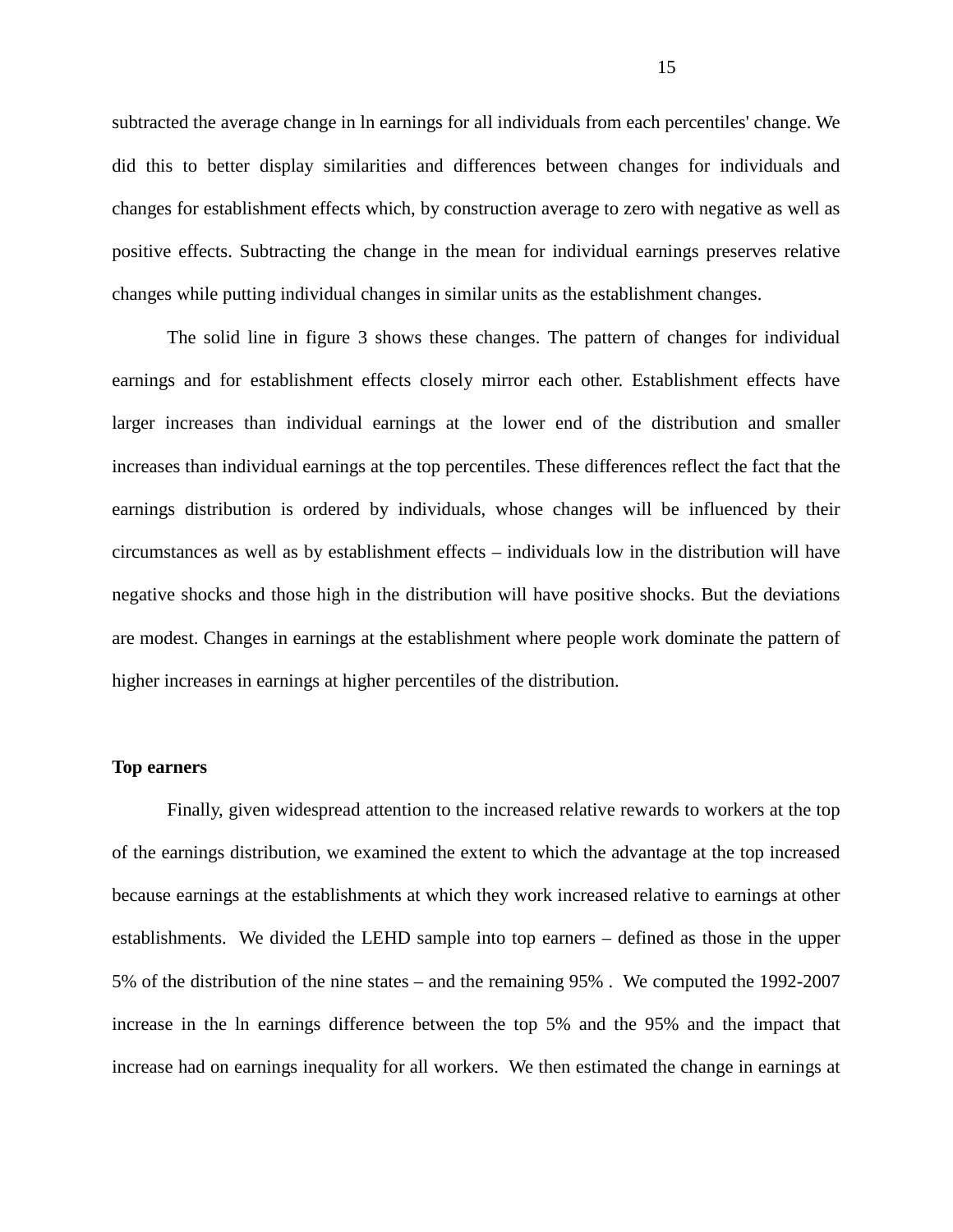the places where the top 5% worked relative to the 95% and the impact that had on the difference between the 5% and the 95%.

Table 4 shows that the increased advantage of the 5% accounts for 40% of the increase in the variance of ln earnings measures of inequality and that the divergence of establishment earnings underlies much of the increased advantage of top earners. Line 1 records the variance of ln earnings and change in variance for all workers in 1992 and 2007. Lines 2 and 3 estimate the ln mean earnings and changes in ln means for the top 5% and the remaining 95%. Line 4 gives the differences in the means. The earnings advantage of the top 5% over the 95% increased by 0.208 ln points. Line 5 uses the variance formula in the table note to calculate the impact of the earnings gap to the total variance in each year and of the increase in the gap to the increased variance for all workers. It gives the 40% figure cited above for the effect of the changed gap on the total increase in variance between 1992 and  $2007<sup>22</sup>$ 

The remainder of the table assesses the role of changes in establishment differentials on the 0.208 increased advantage of the top 5%. Lines 6 and 7 estimate the establishment effects for the 5% and for the 95%. The estimates follow the procedure in the figure 3 calculations just described: they average the establishment effects from the LEHD earnings regression for all persons in the relevant groups.<sup>23</sup> Note that per the figure 3 discussion, the establishment effects are scaled around zero, which places them on a different metric than the mean earnings in lines 2-4. But the changes over time are comparable. Line 8 shows that the change in the establishment effects for the top 5% vs the 95% was 0.174. This is 84% of the change between the mean earnings of two groups in line 4. Given that 40% of the increased variance of ln

<sup>&</sup>lt;sup>22</sup> The 60% of the rest of the increase in variance is due largely to increased variance in ln earnings among the 95% is associated with the widening of establishment effects in their establishments.

<span id="page-17-1"></span><span id="page-17-0"></span>They come from the same regression of ln earnings of individuals on years of schooling, experience and experience squared, a race dummy, interacted with gender and the key vector of establishment dummies that yields the establishment effect.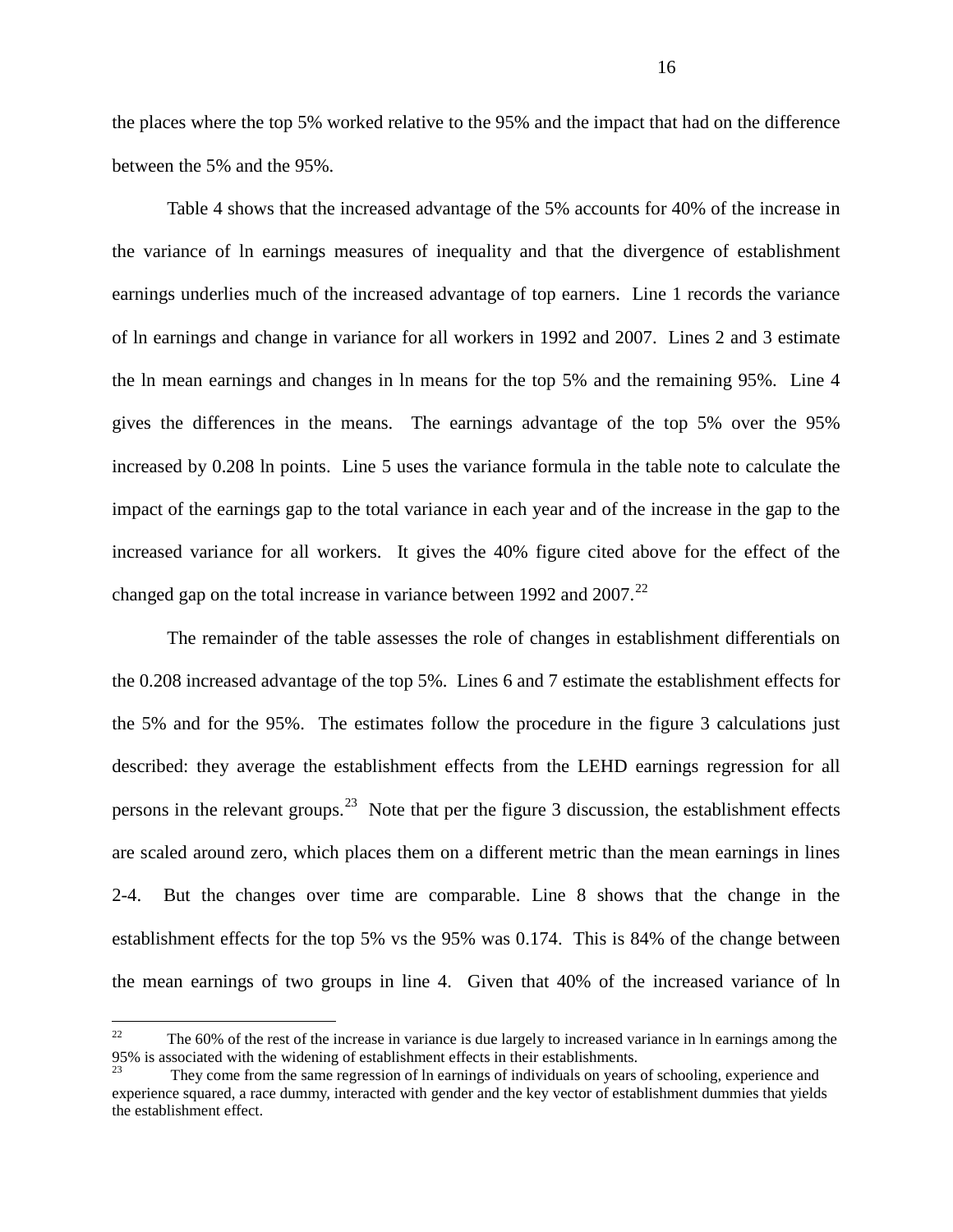earnings is associated with the pulling away of the top 5% versus others, the implication is that 33% (0.84 x 40%) of the increased variance of ln earnings is attributable to increased gap between the average earnings in the establishments where the top 5% work and the average earnings in the establishments where others work.

In sum, changes in the distribution of earnings among establishments have a huge footprint on the change in earnings along the entire earnings distribution and on the increased advantage of top earners compared to other workers. The question that naturally arises next is "what forces have moved establishments further apart from each other in earnings space?"

#### *Section 4. Pathways for the widening earnings structure among establishments*

To assess the factors associated with the widening dispersion of establishment earnings we shift the dependent variable of concern from the earnings of individuals to the average earnings of establishments. To see what establishment-level factors might contribute to the establishment average earnings we regressed ln average yearly earnings in establishments on establishment attributes using the following equation:

(6) ln w<sub>p</sub>= G<sub>p</sub> a +I<sub>p</sub> b+ cln E<sub>p</sub> + dMU<sub>p</sub> + e ln Ef<sub>p</sub> + f lnNP +  $\varphi$ <sub>p</sub>

where  $w_p$  is the average annual earnings in an establishment in year t from the LBD. The vector φ p measures establishment mean earnings net of the other variables in the regression. It differs from the establishment effects examined in sections 1-3, mainly because it does not contain controls for skills as data on skills is not available in the LBD.

G is vector of 537 dummy variables for the geographic area in which an establishment locates: for urban areas, it is the metropolitan area (PMSA), and for rural establishments outside of PMSA's it is the BEA economic area.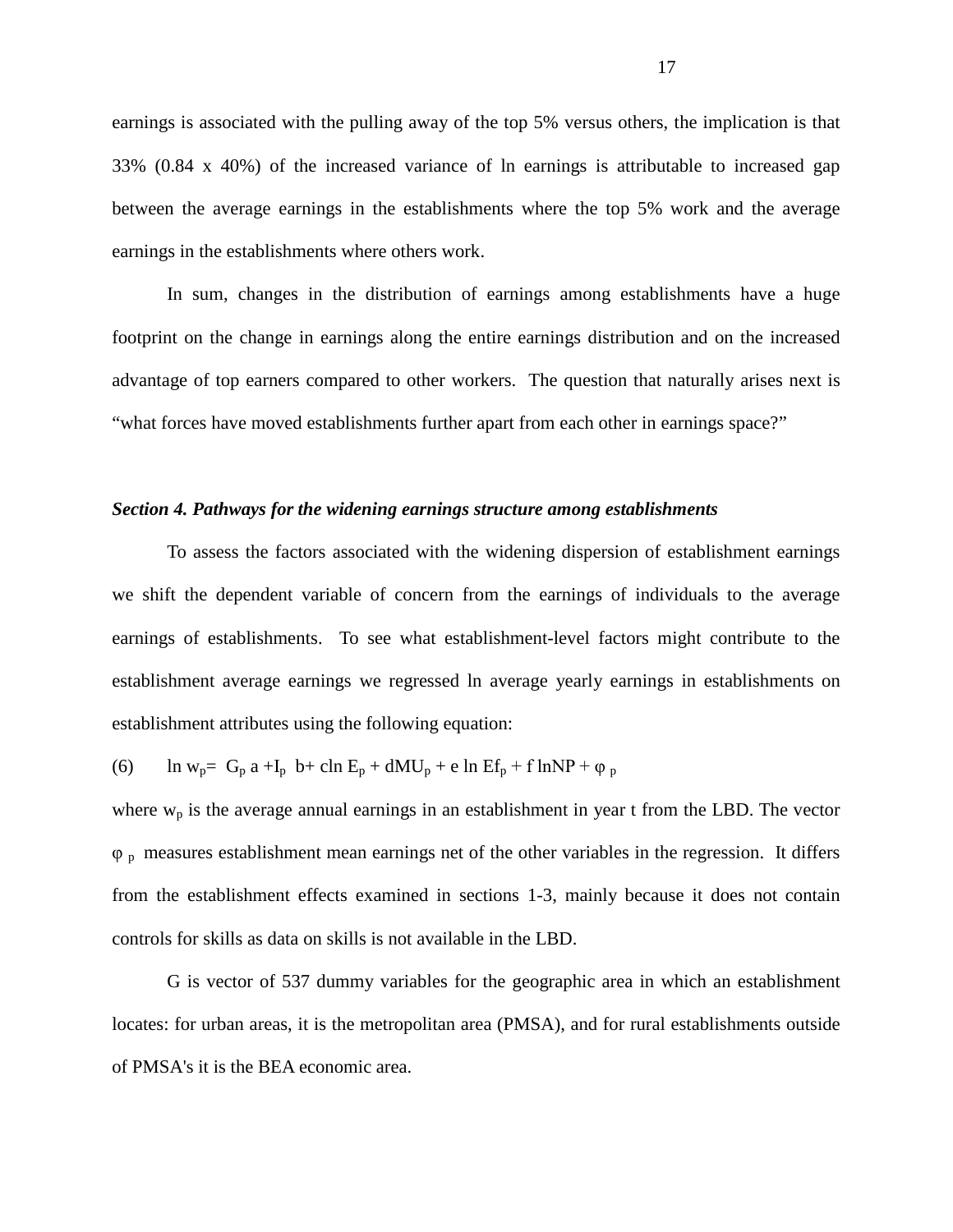I is vector for the industry in which the establishment's production fits according to the NSAIC code, which we vary from the one (9 groups) to four digit level (277 groups)

The next set of variables reflect the size of the employing business: E is the number of employees in the establishment, MU is a dummy for whether the establishment is a multi-unit part of a larger firm; for those that are multi-unit Ef is employment in the firm and NP is the number of establishments (NP) in the firm.

Table 5 summarizes the results. Each line represents a model in which we include industry dummy variables from one digit to four digits with the final line adding employment size variables as well. The 2007 calculations show that neither geography nor size of the employing business contributes much to the variance in that year. What matters are industry, whose contribution rises from 20 to 49 percent when going from one to two digit industries, then increases modestly with additional industrial detail; and establishment effects, which represent 42 percent of the variance with detailed industry codes and employment and covariances.<sup>[24](#page-17-1)</sup>

The decomposition of the change in variance from 1992 to 2007 shows that industry and establishment also dominate changes over time. Two digit industry dummies provide considerable information about changes in establishment earnings, but there remains considerable variance in the changes among establishments within two digit industries. Even with detailed four digit industry dummies, the estimated  $\varphi$   $_p$  vector shows substantial widening in the distribution of earnings among establishments.

<span id="page-19-0"></span> $^{24}$  From 1977 to 2007 the mean number of employees in establishments increased from 18.4 to 20.0 but the standard deviation fell from 150 to 140. The mean number of employees in MU firms increased from 251.6 to 374.5, driven by increases in establishments per firm from 5.8 to 9.4; but the MU share of employment held fixed at 54%. (Based on LBD computations for 3,685,505 establishments in 1977 and 6,196,382 establishments in 2007).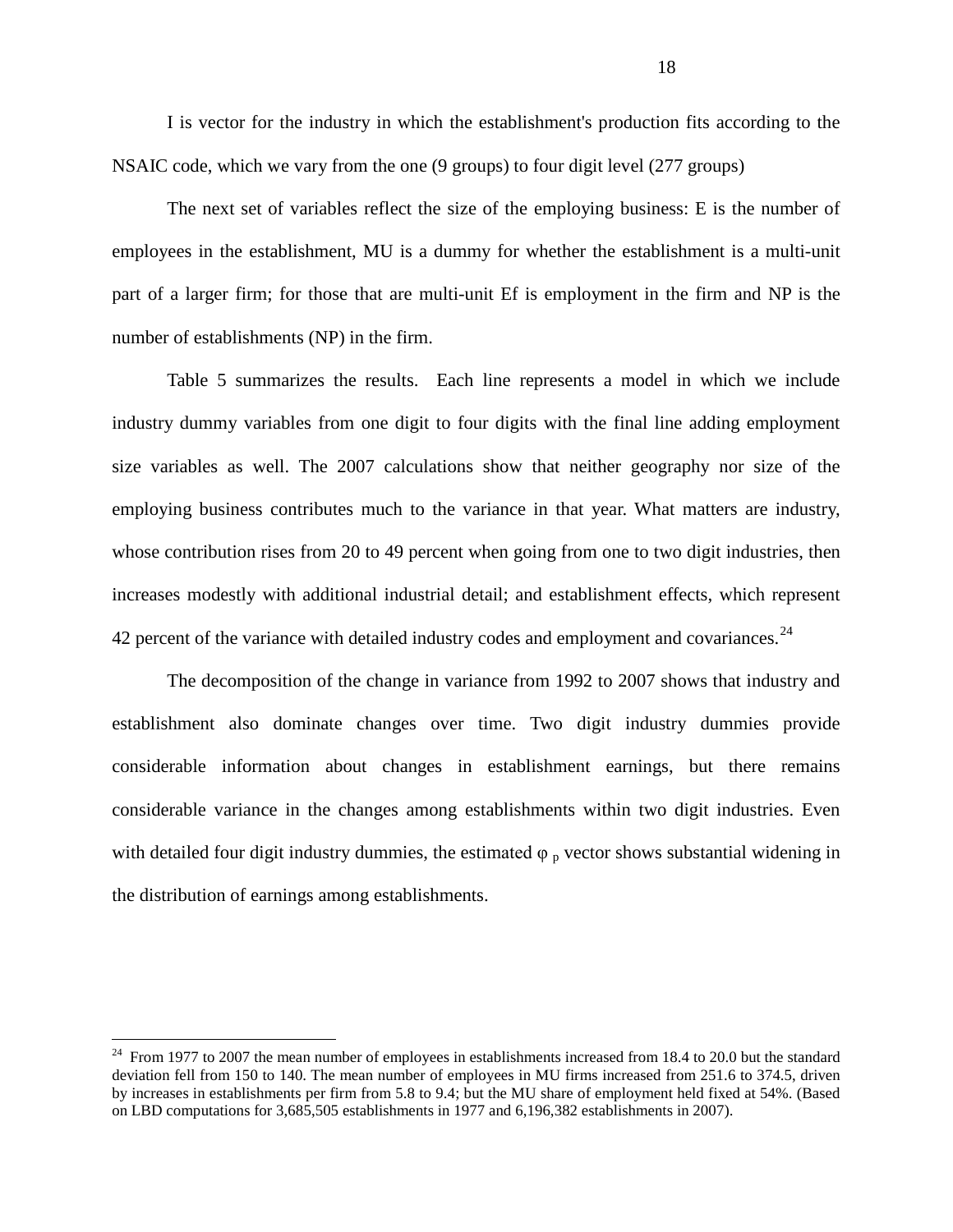#### **Establishment Earnings and labor productivity**

Was the increased dispersion of earnings among establishments accompanied by increased dispersion of other measures of establishment performance or was the earnings distribution unique in its widening?

It would be strange if earnings was the only variable that diverged among establishments. Divergence of earnings due to the labor market factors would presumably lead establishments with increasing wages to substitute other factors for labor – capital or innovative technology – and raise labor productivity. At the other end of the scale, establishments with low productivity are likely to better survive in a world where they can hire workers at wages far below average than if wages are concentrated near the average.<sup>[25](#page-19-0)</sup> Efficiency wage models focused on the motivational impact of wages also suggest that wages and productivity are likely to increase or decrease together. From the productivity side, establishments in markets with inherent heterogeneity in workplace productivity<sup>[26](#page-20-0)</sup> due to differences in the introduction of new technology or other supply shocks or that face differential changes in product demand are likely to see productivity increases spilling over to wages through "rent-sharing" behavior. Whatever the causal mechanism, we expect rising dispersion in earnings to be associated with rising dispersion of labor productivity.

As a first foray into the relation between changes in productivity and changes in establishment earnings, we examined the link between the variance of ln revenues per worker among establishments and the variance of ln earnings. Revenues per worker are far from an ideal indicator of productivity but have the virtue of focusing on the flow of funds that is likely

<span id="page-20-1"></span> $25$  Grout 1984, Moene and Wallerstein 1999, and Acemoglu 2003 examine how earnings differentials and rent sharing affects incentives to invest and implement new technology. Freeman and Kleiner (2005) show how different wage setting policies influenced the exit pattern of plants in the declining shoe industry.

<span id="page-20-0"></span><sup>&</sup>lt;sup>26</sup> See eg Melitz 2003, Klette and Kortum (2004), Bender et al (2008), Faggio et al (2007) and Comin et al 2009.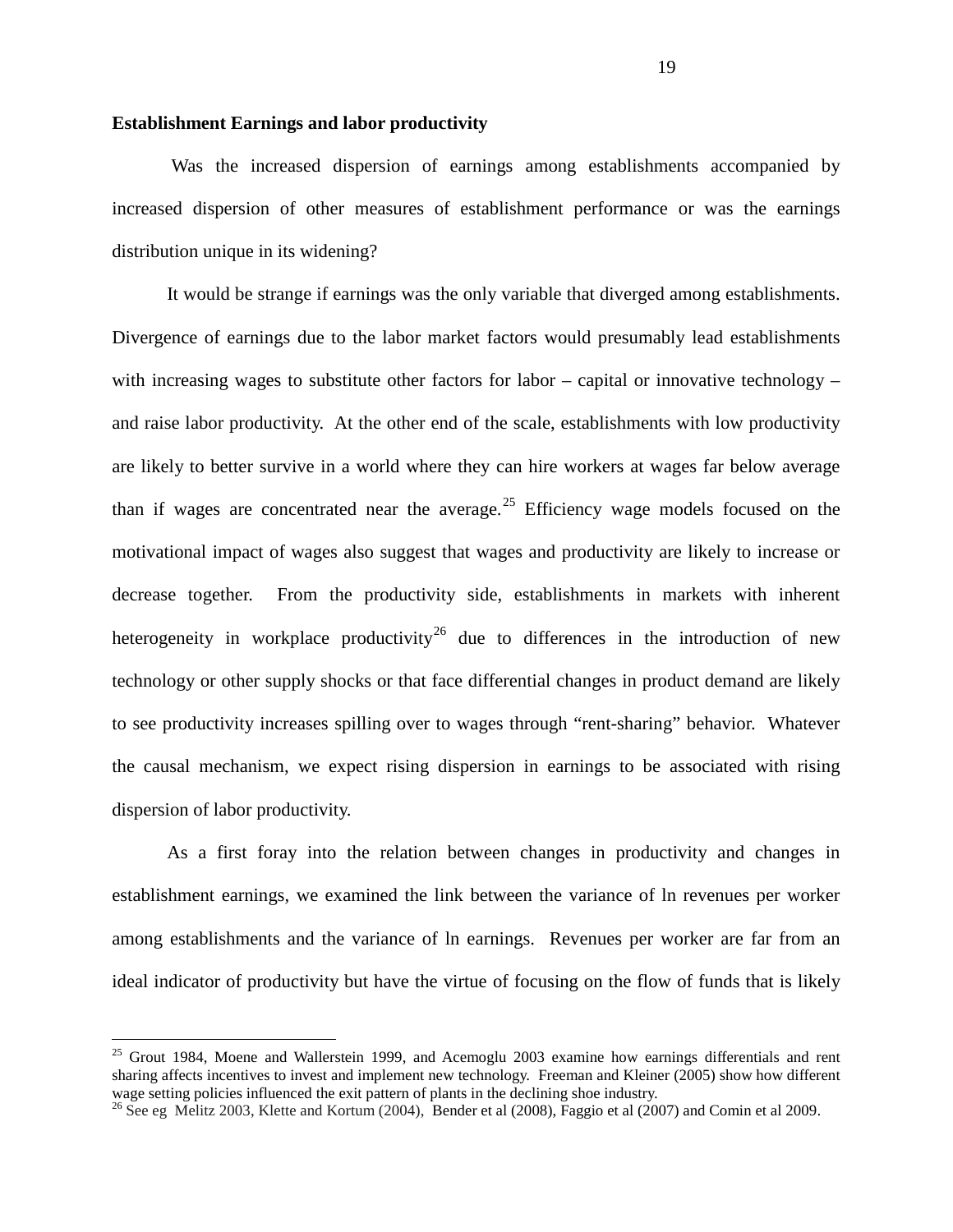to bound labor payrolls. To estimate establishment revenues per worker, we obtained data from the US Census Bureau's Economic Census files, which are based on quinquennial censuses of establishments in every year with an ending of 2 or 7.  $^{27}$  $^{27}$  $^{27}$  The upper panel of Table 6 shows the variance of ln revenues per worker in one digit private sector industries every five years from 1977 to 2007. The lower panel of the table gives the corresponding variance of ln earnings among establishments from the LBD. The variances of ln revenues per worker are much larger than the variances of ln yearly earnings -- 2-3 times larger for all sectors – and increased twice as much as the variances of ln earnings (0.311 versus 0.156). For whatever reason, in the period under study, establishments moved further apart in revenue per worker than they did in earnings.

Rent-sharing and other non-competitive models of wage determination posit that exogenous changes in revenues/profits change wages in the same direction<sup>[28](#page-21-0)</sup>. Following this logic we examine the link between wages and revenues using the following model:

(7) 
$$
\ln w_{\text{pir}} = a + bh R_{\text{pir}} + c \ln AW_{\text{ir}} + d s_{\text{I}} + v_{\text{pir}}
$$

where  $R_{\text{pir}}$  is revenue per worker in establishment p, industry i and region r,  $AW_{ir}$  is the average wage of industry i in region r, an indicator of alternative wages that would affect  $w_{\text{pir}}$  in the establishment and region through supply conditions, and  $s<sub>I</sub>$  is a composite observable skills measure at detailed industry level.<sup>[29](#page-21-1)</sup>

Table 7 presents the results from estimating equation (7) on a panel of establishments for five year intervals from 1977 to 2007. The key coefficient in the regression is the b parameter that links revenues per worker to earnings. Given the fact that variance of revenues per worker

<span id="page-21-0"></span>

<sup>&</sup>lt;sup>27</sup> http://factfinder2.census.gov/faces/nav/jsf/pages/programs .xhtml?program=econ<br><sup>28</sup> See eg Arai (2003), Martins (2009), Dobbelaaere and Mairesse (2008) and Card et al (2013) for empirical evidence.

<span id="page-21-1"></span> $^{29}$  The skills measure is the average predicted xb from the section 1 equations using the yearly CPS files, where x includes education, experience and its square, all interacted with gender. We averaged the skill measure by detailed industry using the definition of ind50 from the IPUMs to match each year to sic3 and naics4. See data appendix.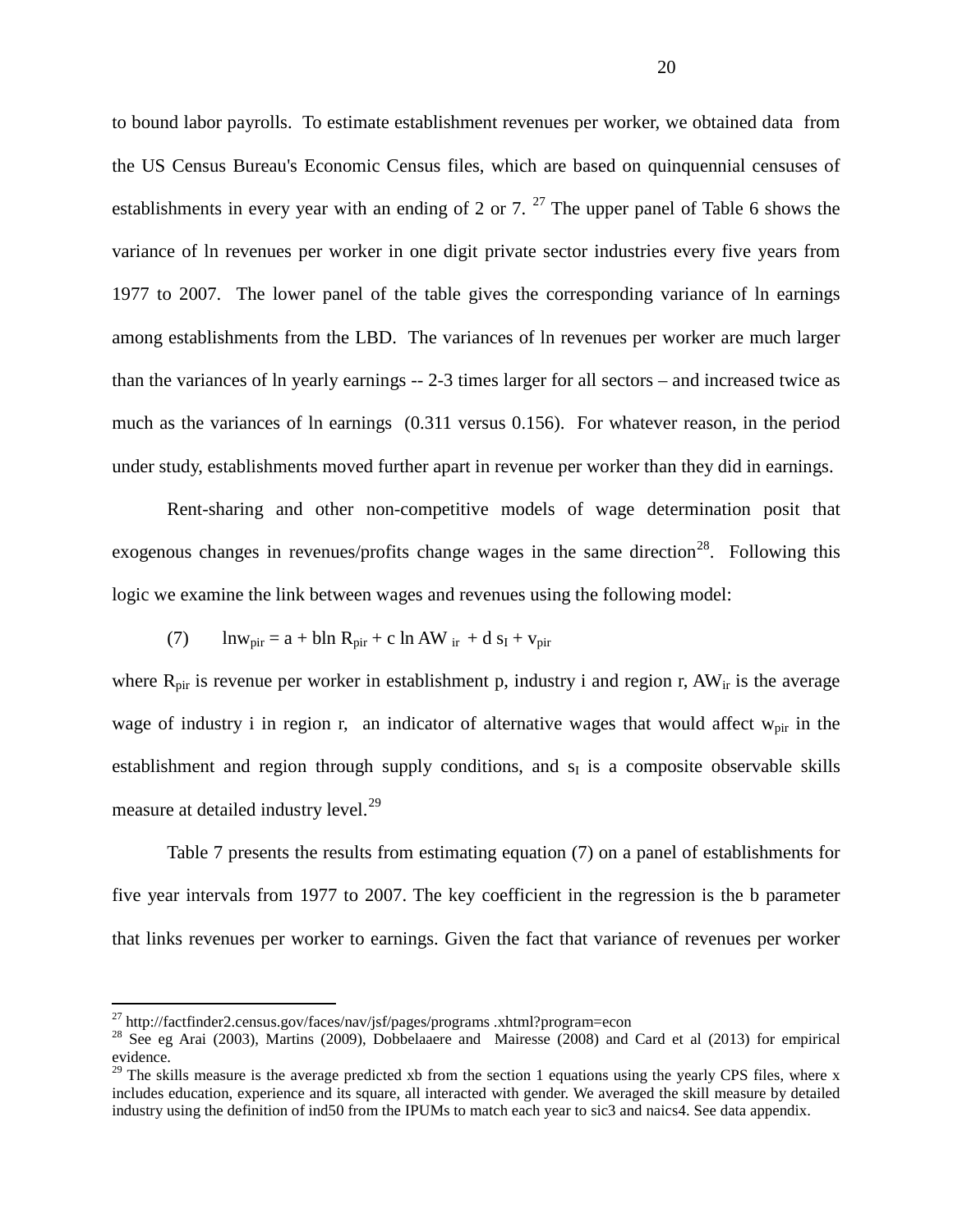increased at about twice the variance of earnings, an estimated b of around 0.7 would attribute most of the increased variance of ln earnings to the increased variance of revenues per worker.<sup>[30](#page-21-0)</sup> None of our estimated models give such a large rent sharing parameter. The OLS model in column 1 has a rent sharing parameter of 0.386. Addition of establishment fixed effects in column 2 (so that the analysis links within establishment earnings to within-establishment revenues per worker) drops the rent-sharing parameter to 0.324. The instrumental variable estimate in column 3, which deals with the endogeneity of revenues per worker by the Card, Devicienti, and Maida (2010) method of taking revenues outside of the region of the observed establishment as the instrument, gives an estimate of 0.163. The identifying restriction in this analysis is that, conditional on average earnings in the industry and region, higher revenues per worker in the industry outside the region affects earnings solely through establishment revenues. With an impact on earnings of 0.163 the increased revenue per worker adds about 5-6% to the variance of earnings among establishments<sup>[31](#page-22-0)</sup> and thus falls far short of explaining the increased variance of establishment effects and increased inequality of individual earnings. Factors beyond demand-driven rent-sharing would seem to be needed to account for the divergence of establishments in earnings space.

#### **5. Conclusion**

The distribution of earnings across establishments widened markedly during the 1970s-2000s period of increasing inequality of individual earnings. Using several data sets and modeling procedures we find that the widening of the establishment earnings distribution

<sup>&</sup>lt;sup>30</sup> The variance (var) decomposition of (7) links  $\Delta$  var ln earnings to  $b^2 \Delta$  var ln revenues per worker, all else the same. With  $\Delta$  var ln revenues per worker about twice the magnitude of  $\Delta$  var ln earnings, b~.7 would give the b<sup>2</sup> ~ ½ necessary for the changed variance in revenues to account for the changed variance in earnings

<span id="page-22-0"></span> $31$  Assuming that the variance of revenues per worker increased by twice the increased variance in ln earnings the contribution of the increase in revenues per workers would be  $(.163)^{2}$  (2) = .054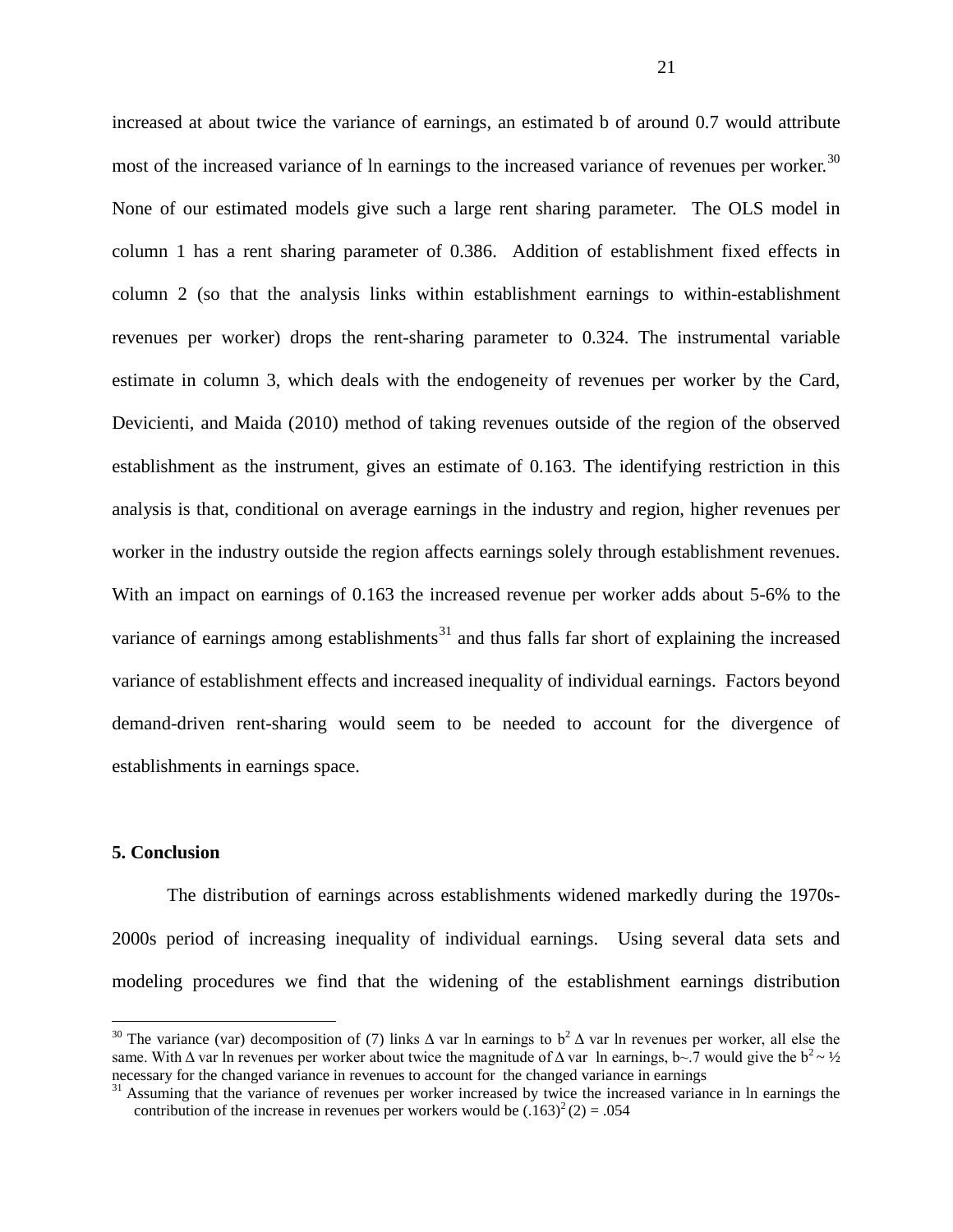underlies much of the increase in inequality. The widening establishment distribution accounted for most of the increased variance of ln earnings among workers, most tellingly accounting for 79 percent of the increase among stayers – workers who continued from one year to the next in the same establishments. It also accounted for most of the pattern of larger increases in earnings among workers higher in the earnings distribution and for most of the increased gap between earners in the upper 5% and others. The distribution of ln revenues per worker also widened over the period though our demand-driven rent-sharing model did not add much to the change in variance of earnings.

In short, the pattern of change in pay and potentially other economic outcomes in the establishments where people work has been a major factor in the much-heralded increase in inequality. We have shown that establishments matter but have only scratched the surface of analyzing the economics that have pulled establishments apart in earnings space. Our results suggest the value of renewed analysis of establishment pay setting and hiring policies on the demand side and on establishment-level mobility on the supply side, and on factors beyond establishment demand shocks, such as productivity shocks associated with the introduction of innovative products or processes, in producing the divergence of establishment earnings. The huge role of establishment factors in the trend rise in inequality documented in this study is a signpost to pay attention to the places where people work as well as to their skills in studies of inequality.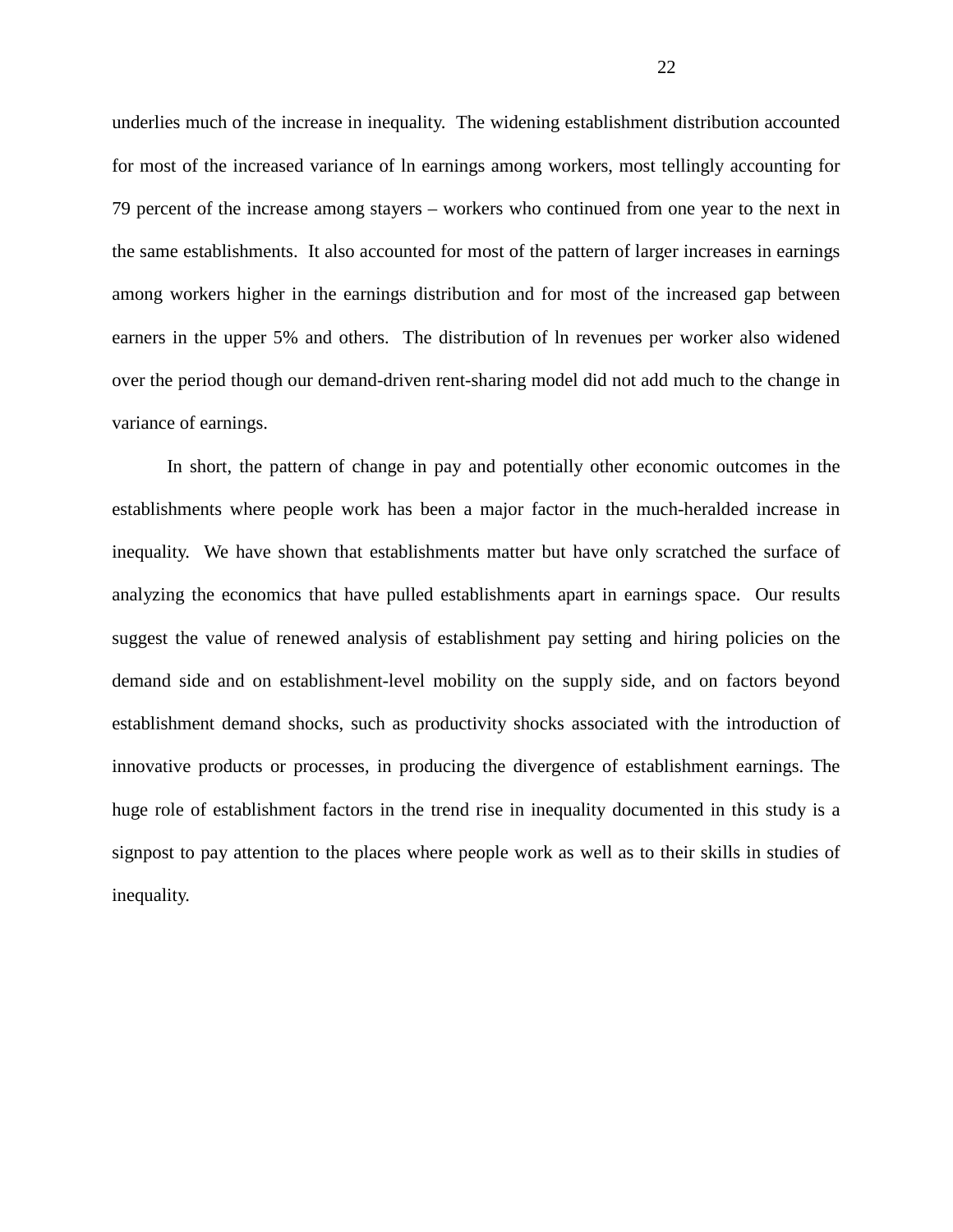

Figure 1. Variance of ln(earnings) individuals and establishments, 1977-2009

Panel A: Actual Variances





Note: The variance of ln(weekly earnings) calculated over individuals from the Current Population Surveys (CPS-March) and over establishments' average wages from the Longitudinal Business Register Data (LBD) (employment weighted). CPS residual wage is calculated from yearly regressions of individual ln(weekly earnings) on years of education, experience (Mincer), experience squared, and a race dummy, all interacted with gender. See data appendix for details and table A1 for CPS results for the LEHD states, weekly versus hourly earnings, and for measures of relative wages (d9/d5 and d5/d1). LBD data are detailed further below.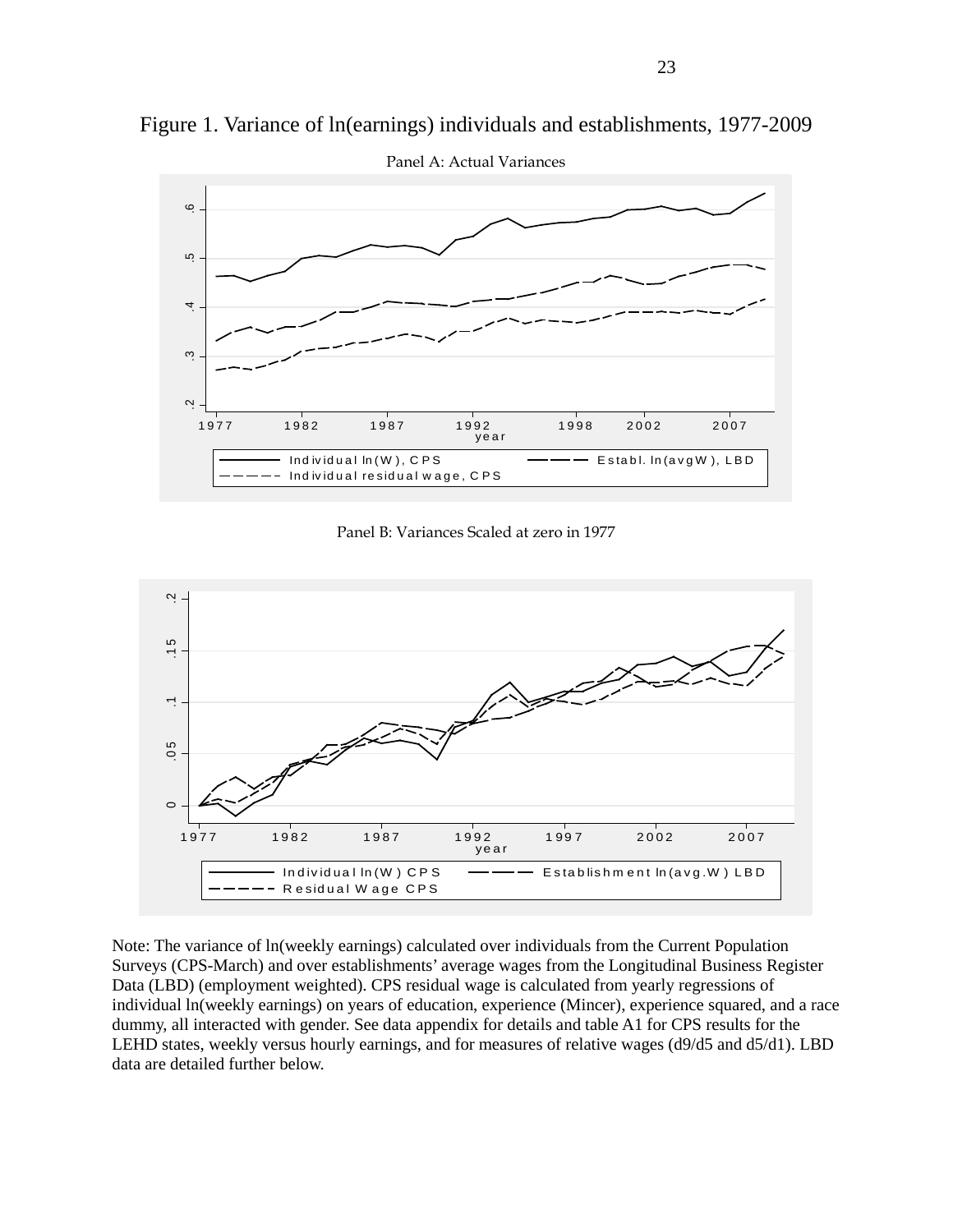

Figure 2. Variance decomposition of ln(earnings) from CPS,1977-2011 based on estimated impacts of individual characteristics from yearly regressions

Note: Calculated from yearly regressions of individual ln(weekly earnings) on years of education, experience, experience squared, and a non-white dummy, all interacted with gender. Each component consists of the sum of the gender specific terms. The "Gender" line includes the gender dummy and the covariance between age and gender, and the line labelled "Covariances" summarizes the remaining covariance terms.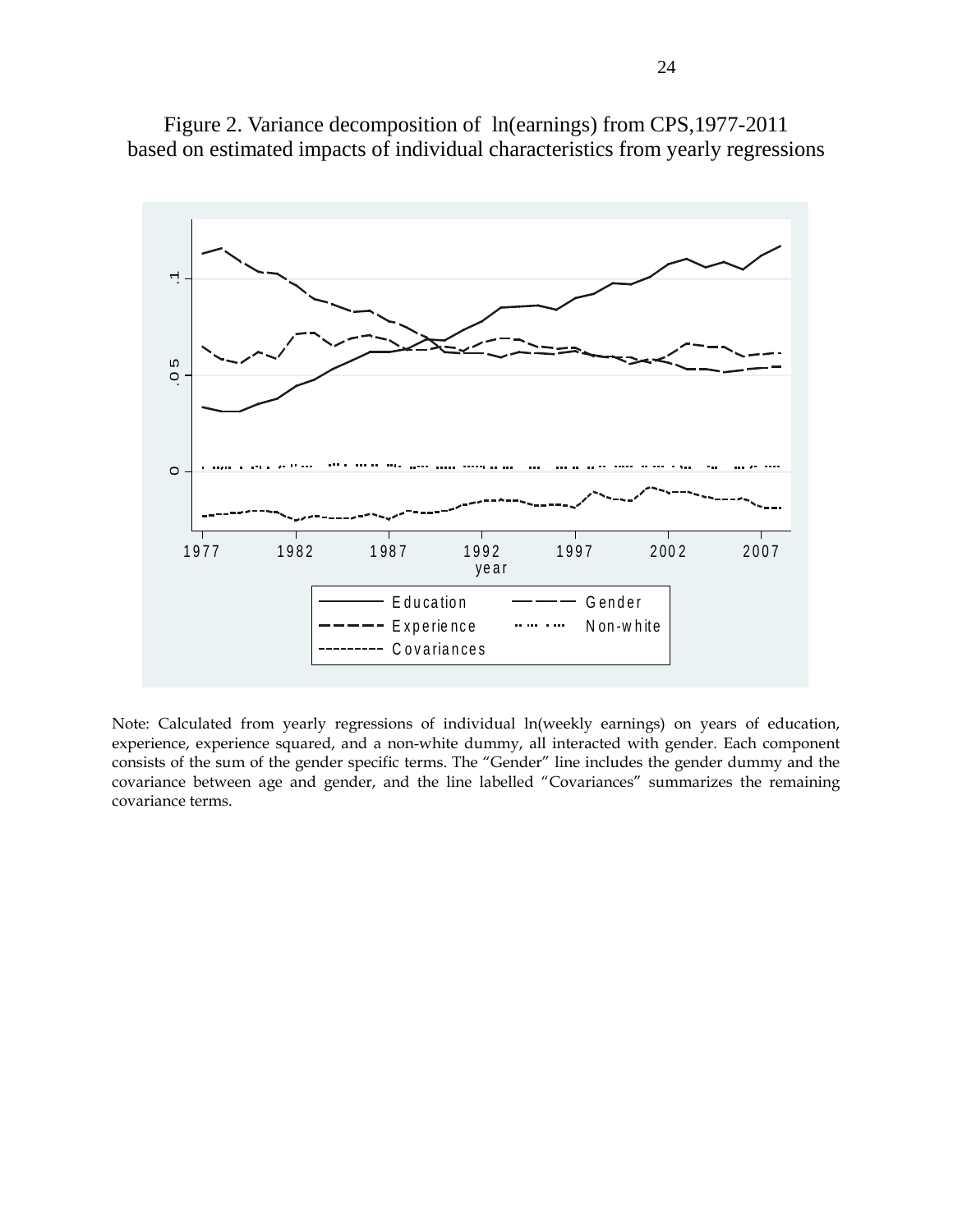Figure 3. Change in average ln earnings, by percentile of the earnings distribution among individuals 1992-2007



Note: The horizontal axis is the percentile of the distribution of individual earnings. The vertical axis shows the difference between average ln Earnings from 1992 to 2007 for each percentile. The solid line shows changes in individual earnings while the dashed line shows the change in average establishment effects of the individuals in each percentile. The establishment effect is the estimated establishment fixed effect from yearly log earnings regressions on education, experience (Mincer), experience square, a race indicator, all interacted with gender, and establishment dummy variables. Data from LEHD using the Census 90-00 and CPS sample of 9 LEHD-states, annual earnings, full year employees, main job.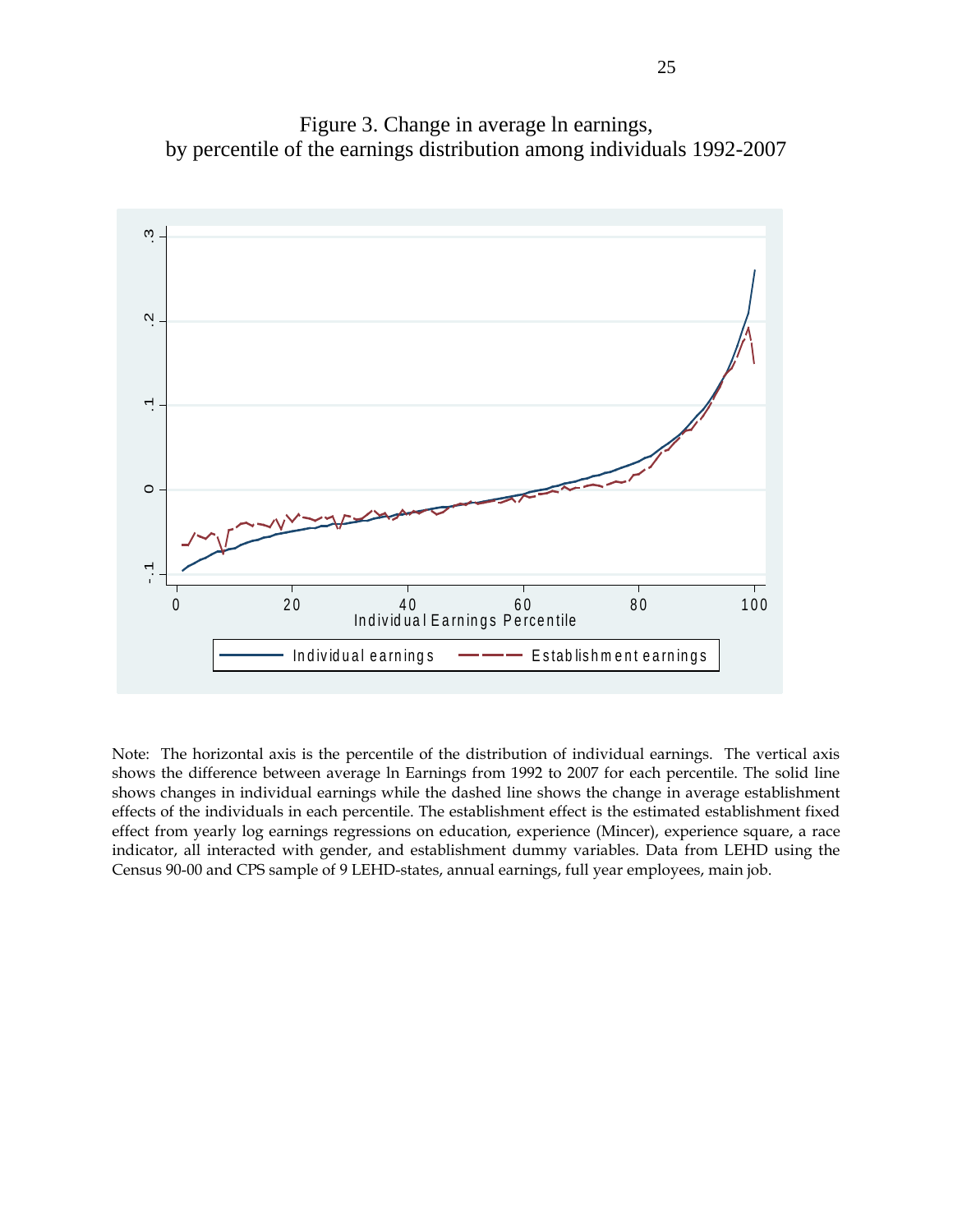|                                    | 1992  | 2007  | Growth |  |
|------------------------------------|-------|-------|--------|--|
| Variance across individuals, total | 0.480 | 0.563 | 0.083  |  |
| Between establishments             | 0.219 | 0.275 | 0.056  |  |
| Within establishments              | 0.260 | 0.287 | 0.027  |  |
|                                    |       |       |        |  |
| # of individuals (millions)        | 19.0  | 26.0  |        |  |
| # of establishments (millions)     | 1.33  | l.81  |        |  |

# Table 1. Level and Changes in Variance in Ln Earnings Between and Within Establishments, 9 LEHD states 1992-2007

Note: The 9 LEHD states are: California, Colorado, Idaho, Illinois, Maryland, North Carolina, Oregon, Washington, and Wisconsin. Annual earnings, full year employees, main job. Results for quarterly earnings for all individuals observed at the employer in the 2<sup>nd</sup> quarter, as well as figures including 22 states for shorter periods of time, show similar patterns and are available from the authors on request.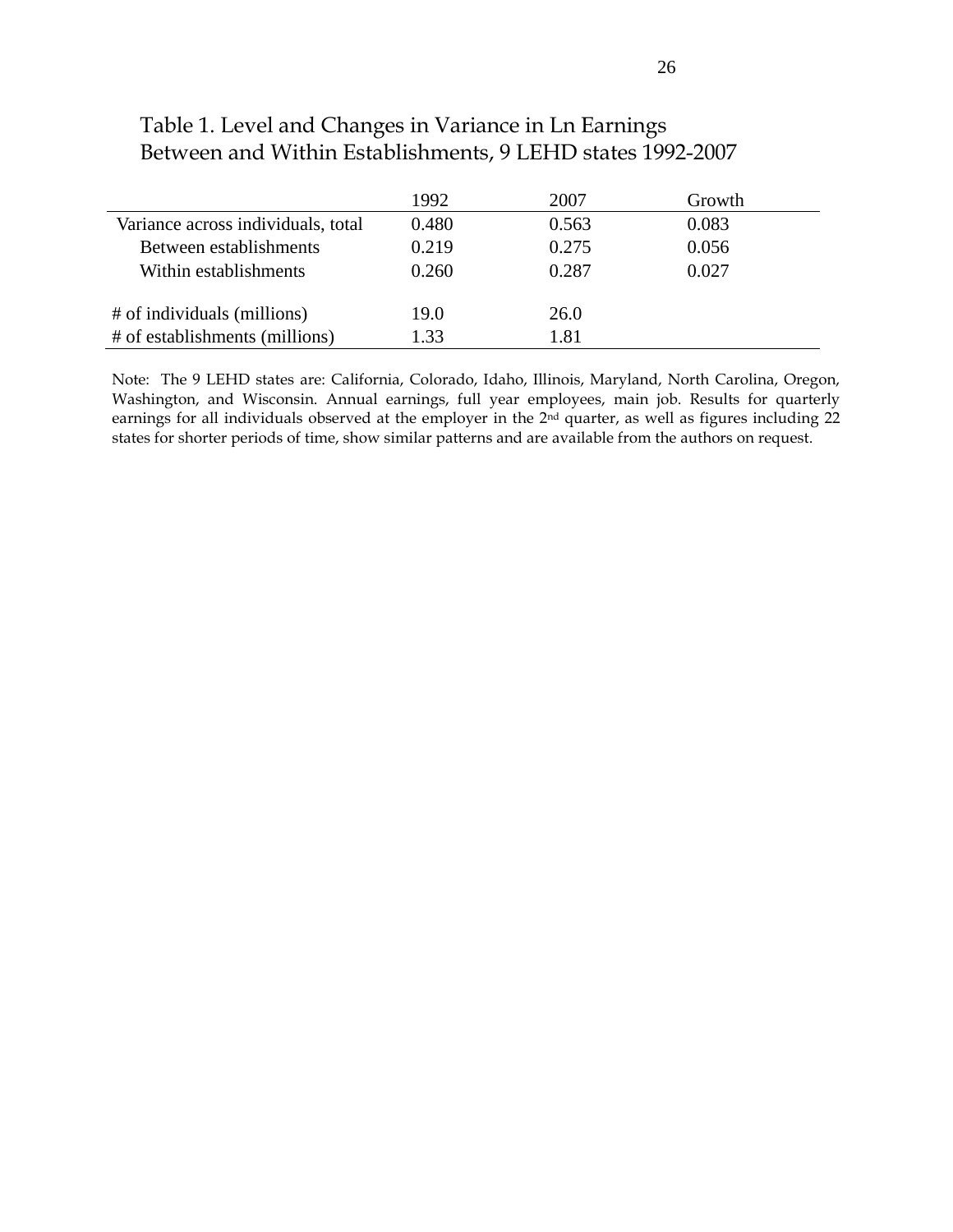|                            | Period of Change |           |           |           |
|----------------------------|------------------|-----------|-----------|-----------|
|                            | 1992-1997        | 1997-2002 | 2002-2007 | 1992-2007 |
|                            |                  |           |           |           |
| <b>Stayers</b>             |                  |           |           |           |
| Change in Var(lnearnings)  | 0.013            | 0.011     | 0.037     | 0.061     |
| Change in Between variance | 0.013            | 0.008     | 0.027     | 0.048     |
| Change in within variance  | 0.001            | 0.003     | 0.009     | 0.013     |
|                            |                  |           |           |           |
| All employees              |                  |           |           |           |
| Var(lnearnings)            | 0.023            | 0.020     | 0.040     | 0.083     |
| Between                    | 0.015            | 0.012     | 0.029     | 0.056     |
| Within                     | 0.007            | 0.009     | 0.011     | 0.027     |

# Table 2. Growth in variance components within and between establishments. Stayers and all employees, LEHD data 1992-2007

Note: The table shows the accumulated growth in the variance of ln(earnings) each five years from 1992. The first panel shows the accumulated change calculated on year-to-year stayers only, the second shows growth for all.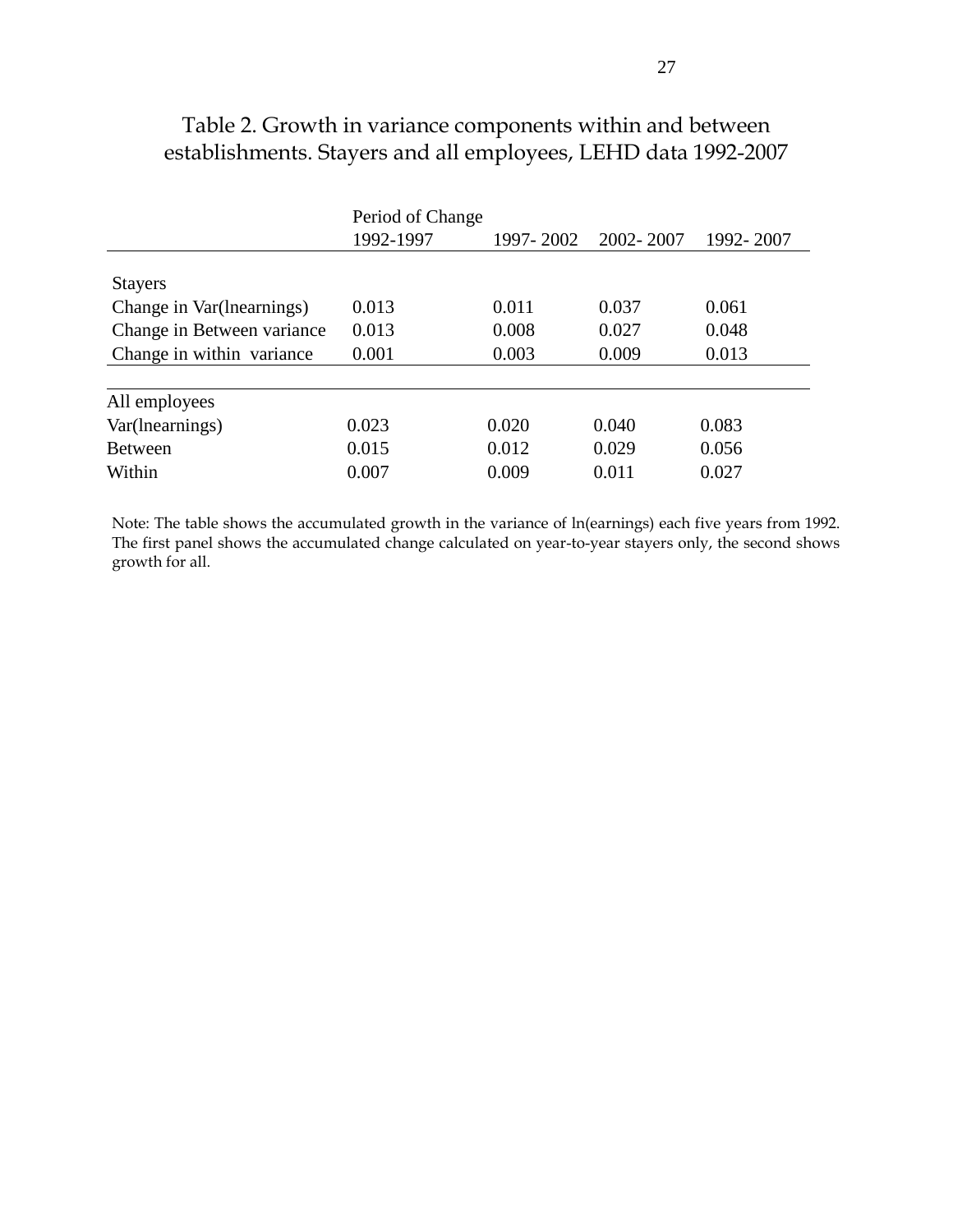|                                    |       |       |       |       | 92-07    | Share of                 |
|------------------------------------|-------|-------|-------|-------|----------|--------------------------|
|                                    | 1992  | 1997  | 2002  | 2007  | Change   | Change                   |
| All:                               |       |       |       |       |          |                          |
| $Var(\ln w)$                       | 0.457 | 0.478 | 0.500 | 0.545 | 0.088    | 1.00                     |
| Skills: Var (s)                    | 0.108 | 0.101 | 0.101 | 0.101 | $-0.007$ | $-0.08$                  |
| Worker-worker: $\rho$              | 0.344 | 0.340 | 0.345 | 0.357 | 0.013    |                          |
| Worker-estab.:<br>$\rho_{0}$       | 0.233 | 0.242 | 0.258 | 0.297 | 0.065    |                          |
| Var between                        | 0.235 | 0.246 | 0.259 | 0.292 | 0.057    | 0.65                     |
| Estab effect: $V(\varphi)$         | 0.147 | 0.162 | 0.172 | 0.196 | 0.049    | 0.56                     |
|                                    |       |       |       |       |          |                          |
| Skills contrib: $V(s)*\rho$        | 0.037 | 0.035 | 0.035 | 0.036 | $-0.001$ | $-0.01$                  |
| Match contrib.: $V(s)^*2\rho_\phi$ | 0.050 | 0.049 | 0.052 | 0.060 | 0.010    | 0.11                     |
| Var within                         | 0.223 | 0.232 | 0.241 | 0.253 | 0.031    | 0.35                     |
| Within residual: $V(u)$            | 0.152 | 0.165 | 0.174 | 0.189 | 0.037    | 0.42                     |
| Skills contrib.: $V(s)(1-\rho)$    | 0.071 | 0.067 | 0.066 | 0.065 | $-0.006$ | $-0.07$                  |
|                                    |       |       |       |       |          |                          |
| # of individuals (millions)        | 3.9   | 4.2   | 4.3   | 4.3   |          |                          |
| # of establish. (millions)         | 0.7   | 0.8   | 0.8   | 0.8   |          | $\overline{\phantom{a}}$ |

### Table 3. Variance Decomposition of LEHD Earnings with Individual Characteristics

Note: Estimated on the matched Census LEDH sample, including Decennial 1990, 2000, and the CPS sample from the 9 LEHD states (see table 1). Skills (s=Xβ) includes experience (Mincer), experience sq., years of education, and a non-white dummy, interacted with gender. Employer identification is employer-state-id-unit (sein-unit). Earnings is obtained from the LEHD data, annual earnings, full year employees, main job while education, age and race are obtained from the Census-long-form and CPS.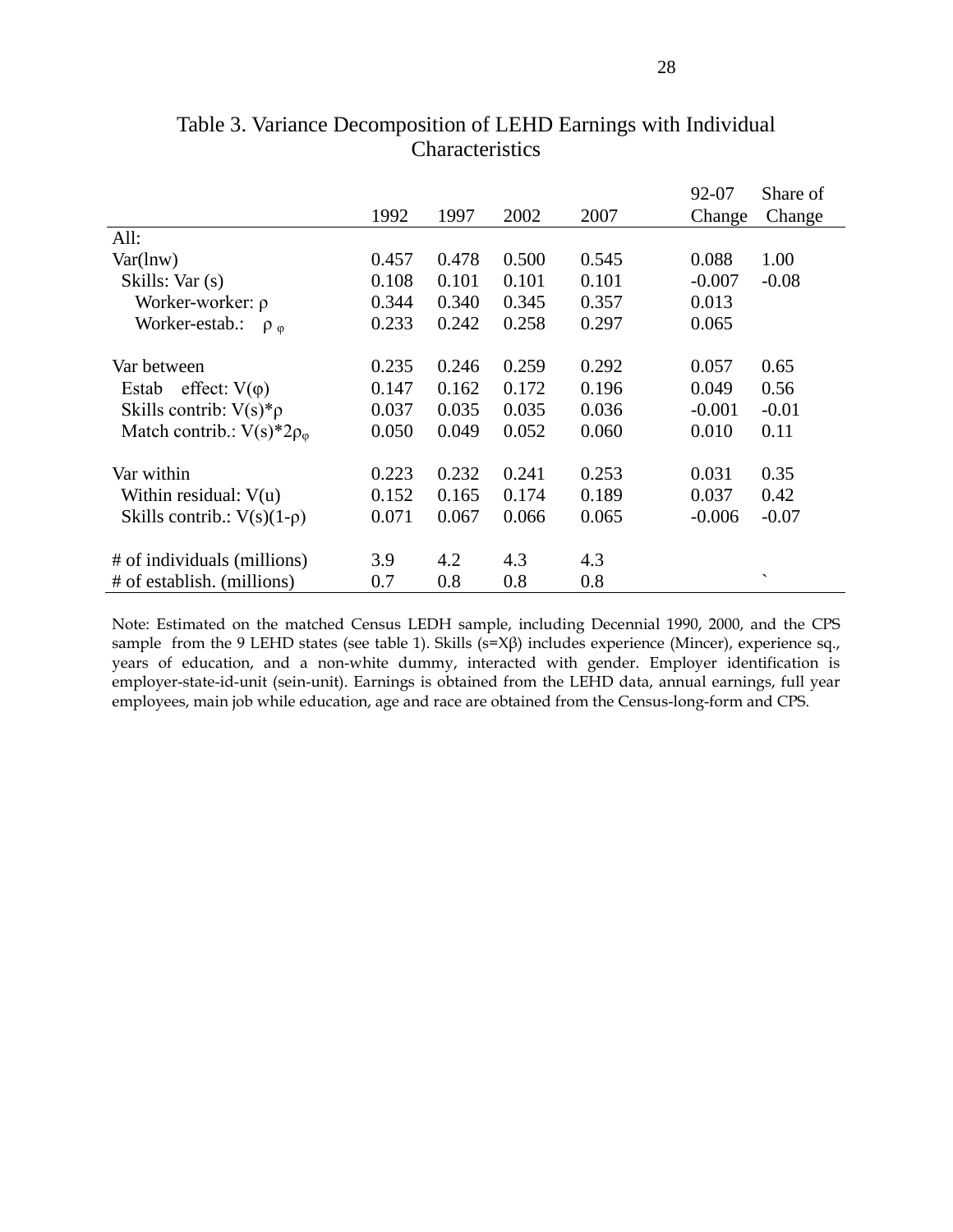| Contribution of Earnings Gap between upper 1992<br>to Variance      |       | 2007  | Change                          |
|---------------------------------------------------------------------|-------|-------|---------------------------------|
| 1. Variance of ln Earnings, all workers                             | 0.480 | 0.563 | 0.083                           |
| 2.<br>Mean, ln earnings, upper 5%                                   | 7.843 | 8.142 | 0.299                           |
| 3<br>Mean, ln earnings lower 95%                                    | 6.261 | 6.352 | 0.191                           |
| Difference in Means $(2)-(3)$ )<br>4.                               | 1.582 | 1.790 | 0.208                           |
| Contribution of Difference in Means to 0.119<br>$5_{-}$<br>Variance |       | 0.152 | $0.033(40\% \text{ of row } 1)$ |
| <b>Impact of Establishment effects</b>                              |       |       |                                 |

Table 4: Effect of Increase in Top 5% Earners/Other Earners Gap to Inequality and of Increased Establishment Differentials on Top 5% /other earners gap

| THE RESIGNATION CHECKS                                      |          |          |                                 |
|-------------------------------------------------------------|----------|----------|---------------------------------|
| 6. Establishment effects, $95th$ percentile                 | 0.465    | 0.630    | 0.165                           |
| 7. Establishment effects, below 95 <sup>th</sup> percentile | $-0.024$ | $-0.033$ | $-0.009$                        |
| 8. Difference in Estab. Effects ((6)-(7))                   | 0.489    | 0.663    | $0.174(84\% \text{ of row } 4)$ |

Note: Data from the 9 LEHD states 1992-2007. The contribution of the difference in means follows arithmetically from decomposing the variances of ln earnings into differences in the means between the two groups and the variances within the groups. If E(5%) is the mean ln earnings of the top 5% and E(95%) is the mean ln earnings of the remaining 95% and V(5%)is the variance of ln earnings within the top 5% and V(95%) is the variance of ln earnings within the remaining 95%, the variance of ln earnings for all workers V decomposes into (.95)(.05) (E5% - E95%)<sup>2</sup> + 0.95 V(95%) +.05(V(5%).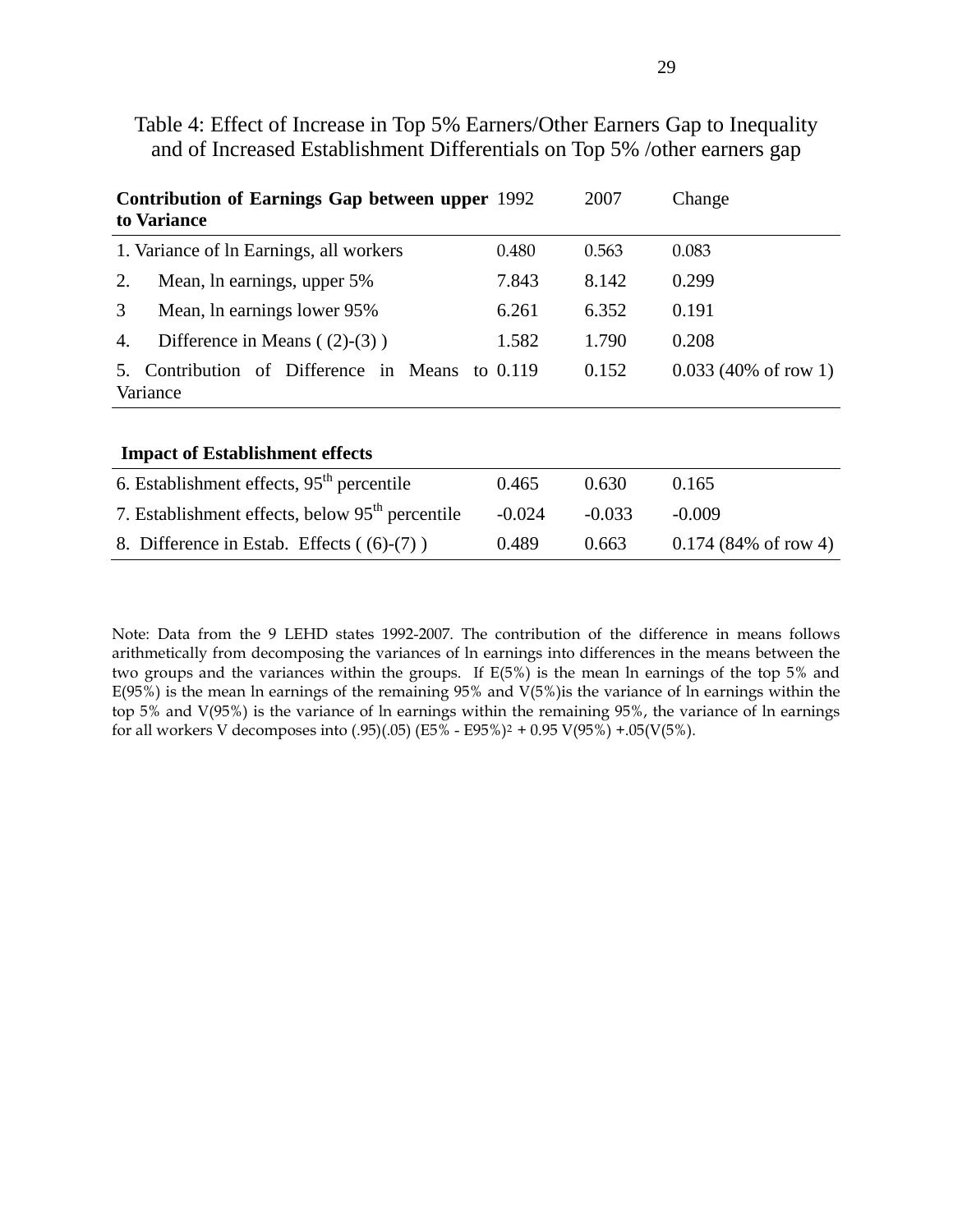### Table 5 Variance and Growth in Variance Decompositions Establishment level earnings

| Level 2007                    | Geo  | Indus | Establ. | $2^{\ast}Cov(I;G)$ | Empl    | $2*Cov(E;I,G)$ |
|-------------------------------|------|-------|---------|--------------------|---------|----------------|
| 1 dgt Ind (sic)               | 0.05 | 0.20  | 0.75    | 0.00               |         |                |
| 2 dgt Ind                     | 0.04 | 0.49  | 0.52    | 0.01               |         |                |
| 3 dgt Ind                     | 0.04 | 0.49  | 0.46    | 0.01               |         |                |
| 4 dgt Ind                     | 0.04 | 0.52  | 0.43    | 0.01               |         |                |
| $4 \text{ dgt} + \text{Empl}$ | 0.03 | 0.52  | 0.42    | 0.01               | $-0.01$ | 0.03           |
|                               |      |       |         |                    |         |                |
|                               |      |       |         |                    |         |                |
| Change 77-07                  | Geo  | Indus | Establ. | $2^{\ast}Cov(I;G)$ | Empl    | $2*Cov(E;I,G)$ |
| 1 dgt Ind (sic)               | 0.04 | 0.23  | 0.72    | 0.00               |         |                |
| 2 dgt Ind                     | 0.03 | 0.49  | 0.43    | 0.01               |         |                |
| 3 dgt Ind                     | 0.03 | 0.49  | 0.44    | 0.01               |         |                |
| 4 dgt Ind                     | 0.03 | 0.52  | 0.41    | 0.01               |         |                |
| $4 \text{ dgt} + \text{Empl}$ | 0.03 | 0.52  | 0.40    | 0.04               | 0.00    | 0.01           |

Different industry detail. Dependent variable: ln(establishment wage). LBD data.

Note: The table shows the share of variance (change in variance) attributed to the various factors, based on regression analysis of ln(establishment average wage). Geography is defined as PMSA and outside of the PSMA's, BLS working area within state is used. The number of geographic units is 537. The number of digits refers to SIC – classification (after 1998, industries are classified according to NAICS, 6, 4,3,2,1 digits). Employment includes establishment size, firm size, the number of establishments of the firm and a dummy for multi unit firm. The establishment factor is the residual from each regression, and is thus not allowed to covary with the other factors.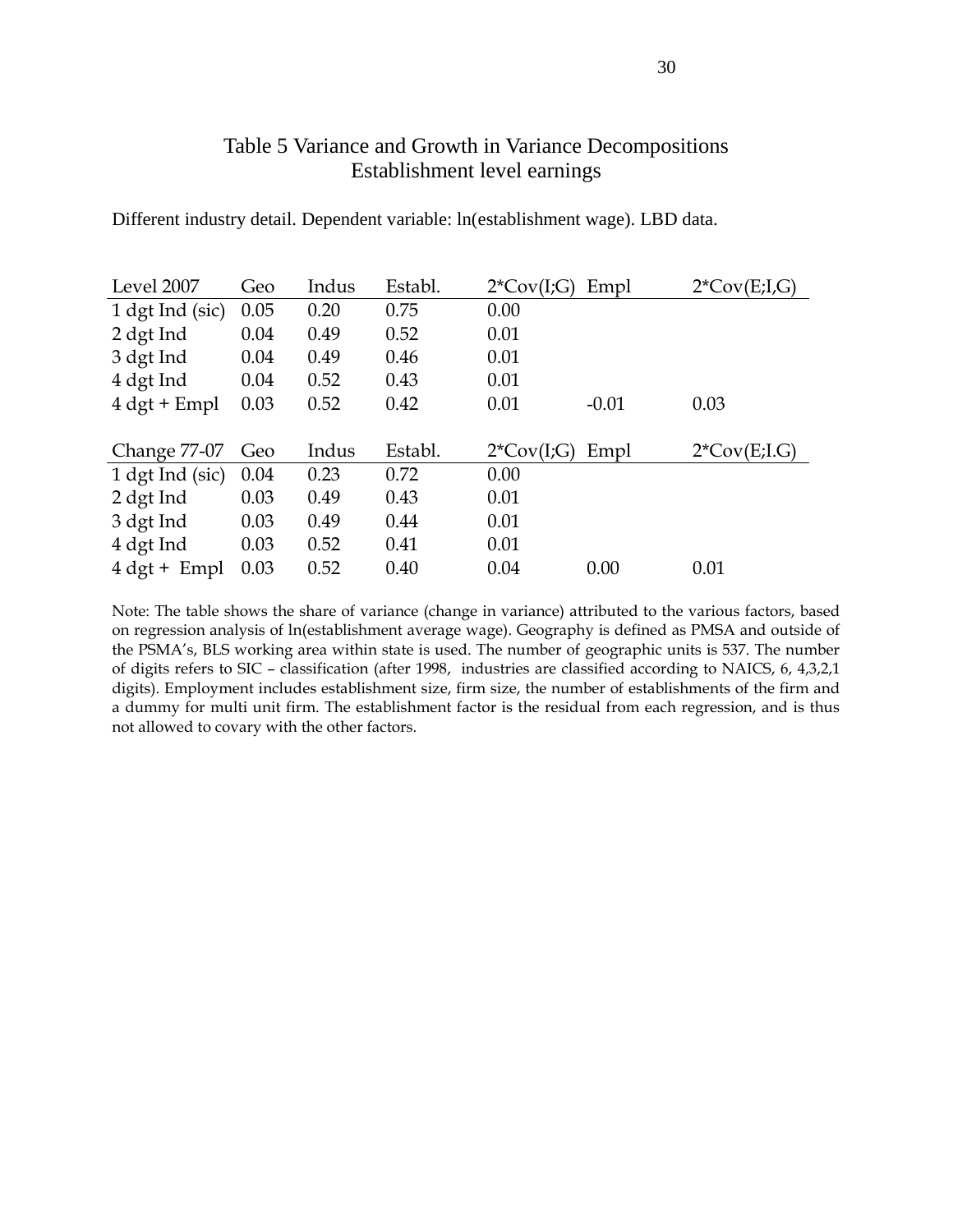|                          | 1977  | 1982  | 1987  | 1992  | 1997  | 2002  | 2007  | Change, 77-07 |
|--------------------------|-------|-------|-------|-------|-------|-------|-------|---------------|
| Var ln revenues per      |       |       |       |       |       |       |       |               |
| worker                   |       |       |       |       |       |       |       |               |
| All sectors              | 0.954 | 0.965 | 0.949 | 1.020 | 1.113 | 1.126 | 1.265 | 0.311         |
| Mng. Util. Transp.       | 0.421 | 0.463 | 0.670 | 0.821 | 0.860 | 0.827 | 0.967 | 0.546         |
| Manufacturing            | 0.593 | 0.633 | 0.638 | 0.656 | 0.686 | 0.646 | 0.742 | 0.149         |
| Trade                    | 1.135 | 1.129 | 1.115 | 1.165 | 1.228 | 1.207 | 1.280 | 0.145         |
| <b>FIRE</b>              | 0.911 | 0.917 | 1.222 | 1.075 | 1.244 | 1.190 | 1.432 | 0.521         |
| Personal services        | 0.444 | 0.426 | 0.471 | 0.459 | 0.531 | 0.565 | 0.593 | 0.149         |
| <b>Business Services</b> | 0.878 | 0.852 | 0.914 | 0.923 | 1.083 | 1.089 | 1.116 | 0.238         |
| Communication            | 0.444 | 0.430 | 0.522 | 0.748 | 0.718 | 0.736 | 0.854 | 0.410         |
| Health, Educ. Soc.       | 0.316 | 0.559 | 0.390 | 0.402 | 0.448 | 0.567 | 0.534 | 0.218         |
|                          |       |       |       |       |       |       |       |               |
| Var. In earnings         |       |       |       |       |       |       |       |               |
| All sectors              | 0.332 | 0.362 | 0.412 | 0.413 | 0.443 | 0.446 | 0.488 | 0.156         |
| Mng. Util. Transp.       | 0.302 | 0.317 | 0.328 | 0.327 | 0.323 | 0.313 | 0.316 | 0.014         |
| Manufacturing            | 0.187 | 0.204 | 0.220 | 0.218 | 0.234 | 0.226 | 0.239 | 0.052         |
| Trade                    | 0.340 | 0.353 | 0.388 | 0.390 | 0.415 | 0.413 | 0.423 | 0.083         |
| <b>FIRE</b>              | 0.202 | 0.303 | 0.433 | 0.447 | 0.467 | 0.516 | 0.579 | 0.377         |
| Personal services        | 0.364 | 0.386 | 0.408 | 0.296 | 0.321 | 0.338 | 0.370 | 0.006         |
| <b>Business Services</b> | 0.478 | 0.506 | 0.551 | 0.547 | 0.581 | 0.582 | 0.634 | 0.156         |
| Communication            | 0.214 | 0.269 | 0.299 | 0.355 | 0.383 | 0.474 | 0.485 | 0.271         |
| Healt, Educ. Soc.        | 0.247 | 0.229 | 0.262 | 0.249 | 0.249 | 0.236 | 0.270 | 0.023         |

Table 6. Variance of Revenues Per Worker and Earnings Per Worker, 1977-2007

Note: ln Revenues per worker taken from the Economic Census. ln Earnings is taken from the Longitudinal Business Data base. Figures for all sectors from the Economic Census are based on the sectors available in the table every census year. The economic census expanded in scope over the 1977- 2002 period but the business register and LBD covered all industries throughout. As a check, we calculated the variance of revenues per worker restricted to industries where in each year total industry employment in the economic census is greater or equal 90% of total industry employment in the LBD. The variance trend is very similar, where for 1977 the variance is 0.945, for 1982 0.965, 1987 0.991, 1992 1.036, and 1997 1.111. where the difference is calculated from the first available year in the table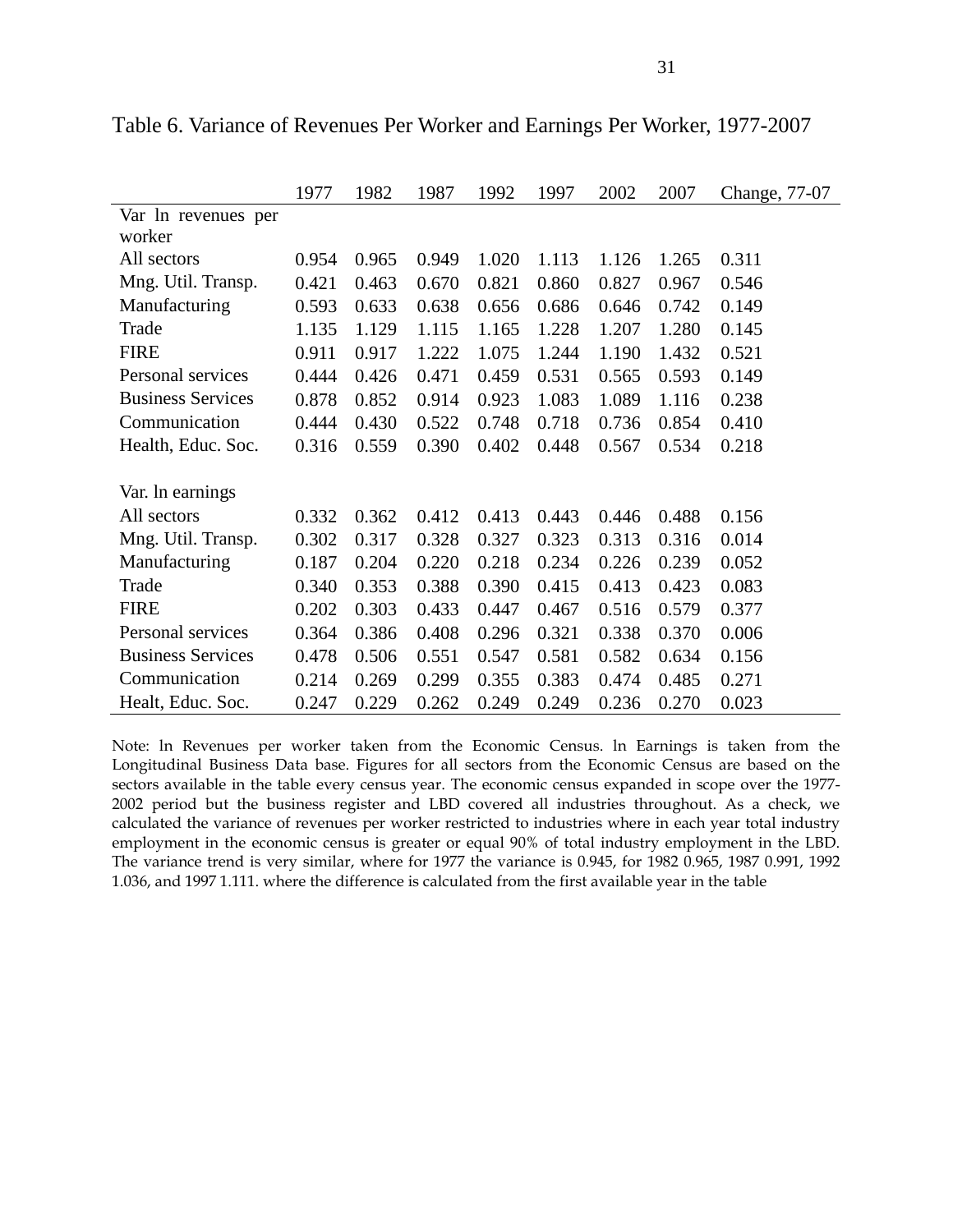### Table 7 Establishment wage regressions Dependent variable: ln(establishment wage)

|                             | <b>OLS</b> | Fixed estab eff. Fixed estab eff |                  |
|-----------------------------|------------|----------------------------------|------------------|
|                             |            |                                  | IV specification |
| ln(Sales/Employees)         | 0.386      | 0.324                            | 0.163            |
|                             | (0.000)    | (0.000)                          | (0,002)          |
| Skills in industry:         |            |                                  |                  |
| In(Predicted industry wage) | 0.553      | 0.051                            | 0.062            |
|                             | (0.001)    | (0.002)                          | (0,002)          |
| Alternative wage:           |            |                                  |                  |
| ln(Industryxregion average) | 0.343      | 0.113                            | 0.131            |
|                             | (0.001)    | (0.001)                          | (0.002)          |
| 1 digit Industry controls   | Y          |                                  |                  |
| Fixed establishment effects |            | Y                                | Y                |
|                             | 7188373    | 7188373                          | 7057563          |

Note: The model is estimated on a panel of establishments from 1977 to 2007, quinquennial observations from the Economic Census. The models include controls for observation year and establishment age. Predicted industry wage is calculated from an ln earnings equation including years of education, experience, expeience squared, interacted with gender, averaged at the industry level using yearly CPS data. Instrumental variable (IV) specifications use industry revenue per worker, averaged over all regions except own region, as instrument for revenue per worker.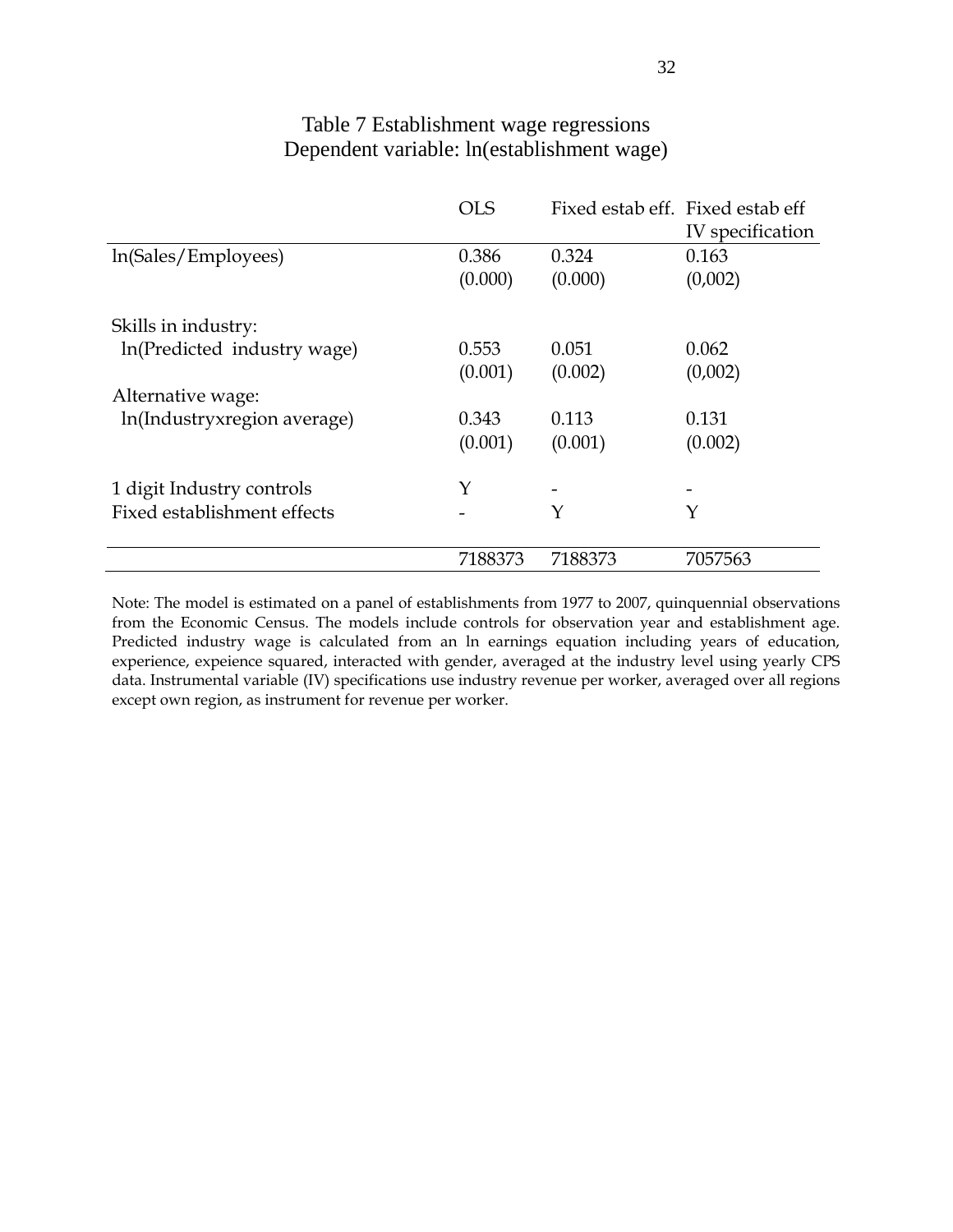### References

Abowd, John, John Haltiwanger, Julia Lane, Kevin L. McKinney, and Kristin Sandusky (2007), "Technology and the Demand for Skill: An analysis of within and between firm differences," NBER Working Paper 13043, April 2007.

Abowd, John M., Bryce E. Stephens & Lars Vilhuber & Fredrik Andersson & Kevin L. McKinney & Marc Roemer & Simon Woodcock, (2002). "The LEHD Infrastructure Files and the Creation of the Quarterly Workforce Indicators," Longitudinal Employer-Household Dynamics Technical Papers 2002-05, Center for Economic Studies, U.S. Census Bureau

Abowd, John M., Paul A. Lengermann, and Kevin L. McKinney (2003), "The Measurement of Human Capital in the U.S. Economy," U.S. Census Bureau, Technical Paper TP-2002-09, March 2003.

Abowd, John M., Francis Kramarz and David N. Margolis, (1999) "High Wage Workers and High Wage Firms," Econometrica, Econometric Society, vol. 67(2), pages 251-334, March.

Acemoglu, Daron (2003) "Labor- and Caøpital-Augmenting Technical Change" *Journal of European Economic Association .* Vol(1):1-37.

Alvaredo, Facundo & Anthony B. Atkinson & Thomas Piketty & Emmanuel Saez, 2013. "The Top 1 Percent in International and Historical Perspective*," Journal of Economic Perspectives,* American Economic Association, vol. 27(3), pages 3-20, Summer

Andersson, Fredrik, Clair Brown, Benjamin Campbell, Hyowook Chiang, and Yooki Park (2008), "The Effects of HRM Practices and R&D Investment on Worker Productivity," in S. Bender, J. Lane, K.L. Shaw, F. Andersson, and T. von Wachter (eds.) The Analysis of Firms and Employees: Quantitative and Qualitative Approaches, University of Chicago Press.

Arai, Mahmood, (2003) "Wages, Profits and Capital Intensity: Evidence from Matched Worker-Firm Data", Journal of Labor Economics, vol 21, 2003.

Autor, David H., Lawrence F. Katz, and Melissa S. Kearney (2008), "Trends in U.S. Wage Inequality: Revising the Revisionists," Review of Economics and Statistics, 90(2), pages 300- 323.

Bell, Linda and Richard Freeman (1991) The causes of rising interindustry wage dispersion in the United States Industrial and Labor Relations Review, 1991, vol. 44, issue 2, pages 275-287

Bender, Stefan, Julia Lane, Kathryn Shaw, Fredrik Andersson and Till von Wachter , eds. (2008) The Analysis of Firms and Employees, Quantitative and Qualitative Approaches, The University of Chicago Press.

Card, David, Fransisco Devicienti, Agata Maida (2010), "Rent-sharing, holdup, and wages: Evidence from matched panel data". NBER working paper 16192.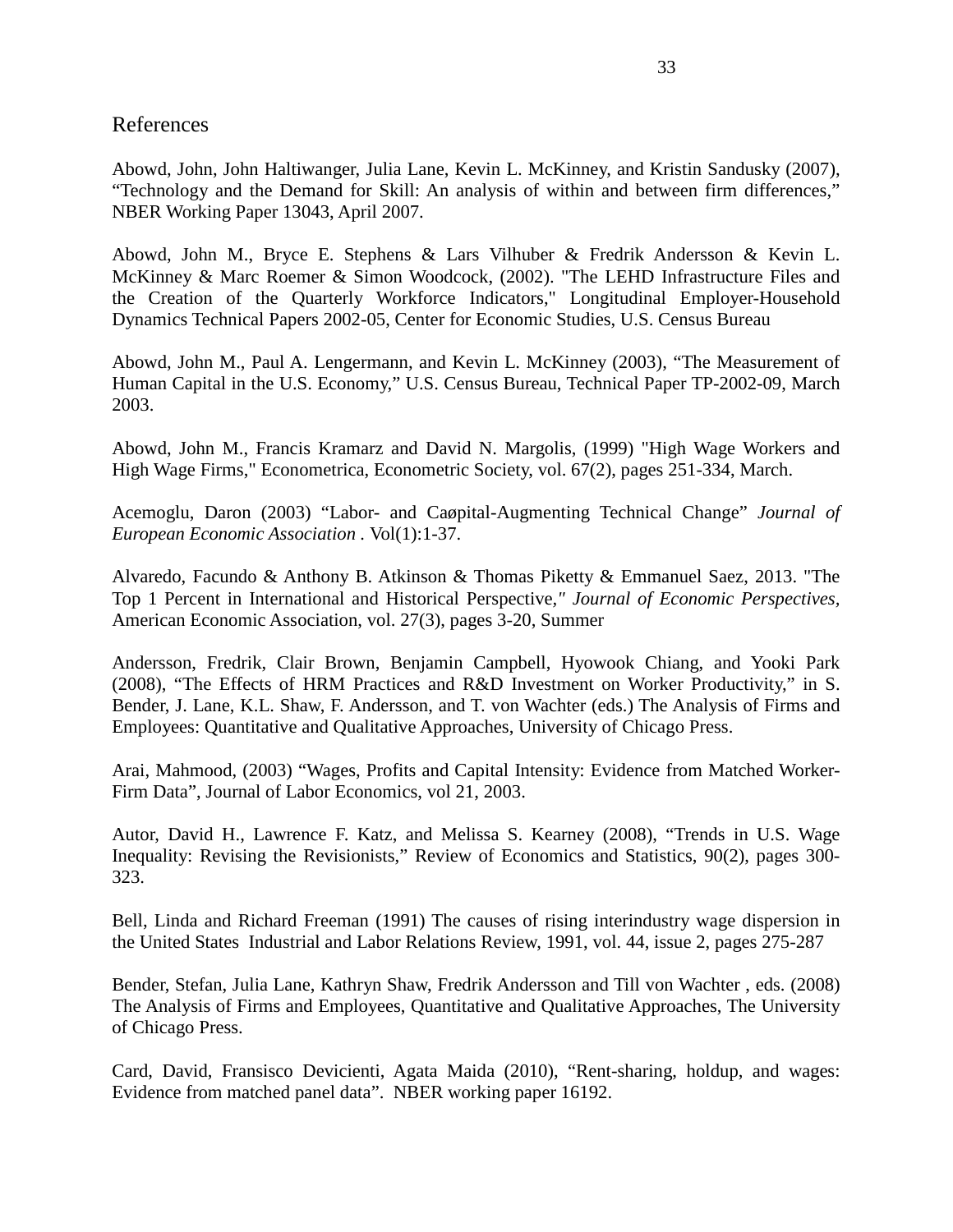Card, David , Jörg Heining and Patrick Kline (2013), "Workplace Heterogeneity and the Rise of West German Wage Inequality," The Quarterly Journal of Economics, Oxford University Press, vol. 128(3), pages 967-1015.

Comin, Diego, Erica L. Groshen, Bess Rabin (2006) "Turbulent Firms, Trubulent Wages?" NBER Working paper #12032.

Davis, Steve J. and John Haltiwanger (1991), "Earnings dispersion between and within U.S. Manufacturing Establishments, 1963-86," Brookings Papers on Economic Activity, Brookings Institution Press, vol.1991, pages 115-180.

Dobbelaaere, Sabien and Jacques Mairesse (2008) "Micro-evidence on rent sharing from different perspectives", working paper, CREST.

Dunne, Timothy, Lucia Foster, John Haltiwanger, and Kenneth R. Troske (2004) "Wage and Productivity Dispersion in U.S. Manufacturing: The role of computer investment." Journal of Labor Economics, University of Chicago Press, vol. 22(2), pages 397-430

Dickens, William T., and Lawrence F. Katz, "Inter-Industry Wage Differences and Industry Characteristics", in Lang, Kevin, and Jonathan Leonard, Unemployment and the Structure of Labor Markets (Oxford, UK: Basil Blackwell, 1987)

Faggio, Giulia, Salvanes, Kjell and Van Reenen, John (2007) "The Evolution of Inequality in Productivity and Wages: Panel Data Evidence", NBER Working Paper #13351

Foster, Lucia, Haltiwanger, John and Krizan, C. J. (2002) "The Link Between Aggregate and Micro Productivity Growth: Evidence from Retail Trade", NBER Working Paper #9120

Freeman, Richard B., and Kleiner, Morris M. (2005) "The Last American Shoe Manufacturers. Decreasing Productivity and Increasing Profits in the Shift from Piece Rates to Continuous Flow Production", Industrial Relations, Vol. 44, No. 2, pp. 307-330

Gibbons, Robert and Larry Katz (1992): Does Unmeasured Ability Explain Interindustry Wage Differentials?, Review of Economic Studies 59: 515-535.

Goldin, Claudia and Lawrence Katz (2008), "The Race between Education and Technology" Harvard University Press

Groschen, Erica (1991): "Sources of Intra-IndustryWage Dispersion: How Much Do Employers Matter?", Quarterly Journal of Economics 106: 869-884.

Grout, P. (1984). Investment and wages in the absence of binding contracts: a Nash bargaining approach. Econometrica 52, 449–60.

Gruetter M and R. LaLive. (2009) "The Importance of Firms in Wage Setting," Labour Economics 16(2), 149-60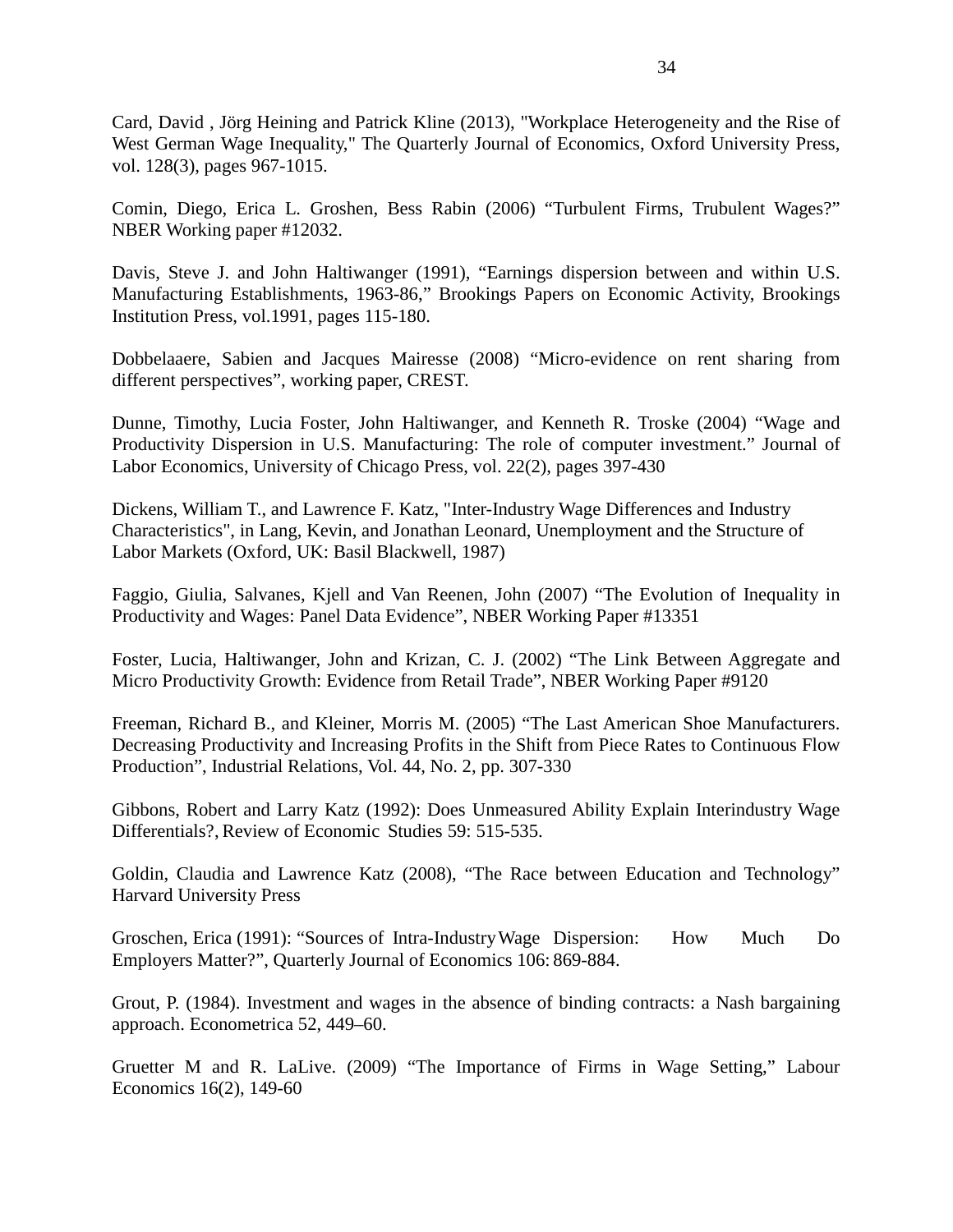Haltiwanger, John C., Lane, Julia I., and Speltzer, James R. (2007) "Wages, Productivity, and the Dynamic Interaction of Businesses and Workers", Labour Economics, vol. 14(3), pages 575-602

Hellerstein, Judith K., David Neumark, and Kenneth R. Troske (1999), "Wages, Productivity, and Worker Characteristics: Evidence from Establishment-Level Production Functions and Wage Equations," Journal of Labor Economics, 178(3):409-446.

Jaeger, David A. (1997) "Reconciling educational attainment questions in the CPS and the census" *Monthly Labor Review* August 1997: 36-40.

Jarmin, Ron and Miranda, Javier (2002) The Longitudinal Business Database, 02-17, Center for Economic Studies, U.S. Census Bureau

Klette, Tor Jakob and Samuel Kortum, 2004."Innovating Firms and Aggregate Innovation," Journal of Political Economy, University of Chicago Press, vol. 112(5), pages 986-1018, October.

Krueger, Alan B., and Lawrence, H. Summers 1988. "Efficiency Wages and the Inter-Industry Wage Structure." Econometrica 56(2): 259–94.

Lane, Julia I., Laurie A. Salmon, and James R. Spletzer (2007), "Establishment wage differentials," Monthly Labor Review, 130(4):3-17

Lazear, Edward and Kathryn Shaw, eds. (2009) The Structure of Wages: An International Comparison, The University of Chicago Press,

Lemieux, Thomas (2008) "The changing nature of wage inequality," Journal of Population Economics, Springer, vol. 21(1), pages 21-48, January.

Lemieux, Thomas (2006) "Increasing Residual Wage Inequality: Composition Effects, Noisy Data, or Rising Demand for Skill?" American Economic Review vol 96(3):461-498 Mairesse, Jacques and Nathalie Greenan "Using Employee Level Data in a Firm Level Econometric Study" NBER Working Paper No. 7028 March 1999

Margolis, David N. & Salvanes, Kjell G., 2001. "Do Firms Really Share Rents with Their Workers?," IZA Discussion Papers 330, Institute for the Study of Labor (IZA

Martins, Pedro (2009) "Rent sharing before and after the wage bill," Applied Economics, vol. 41(17), pages 2133-2151

Melitz, Marc J. (2003) "The Impact of Trade on Intra-Industry Reallocations and Aggregate Industry Productivity," Econometrica, Econometric Society, vol. 71(6), pages 1695-1725, November.

Moene, Karl Ove and Michael Wallerstein (1997) "Pay Inequality" Journal of Labor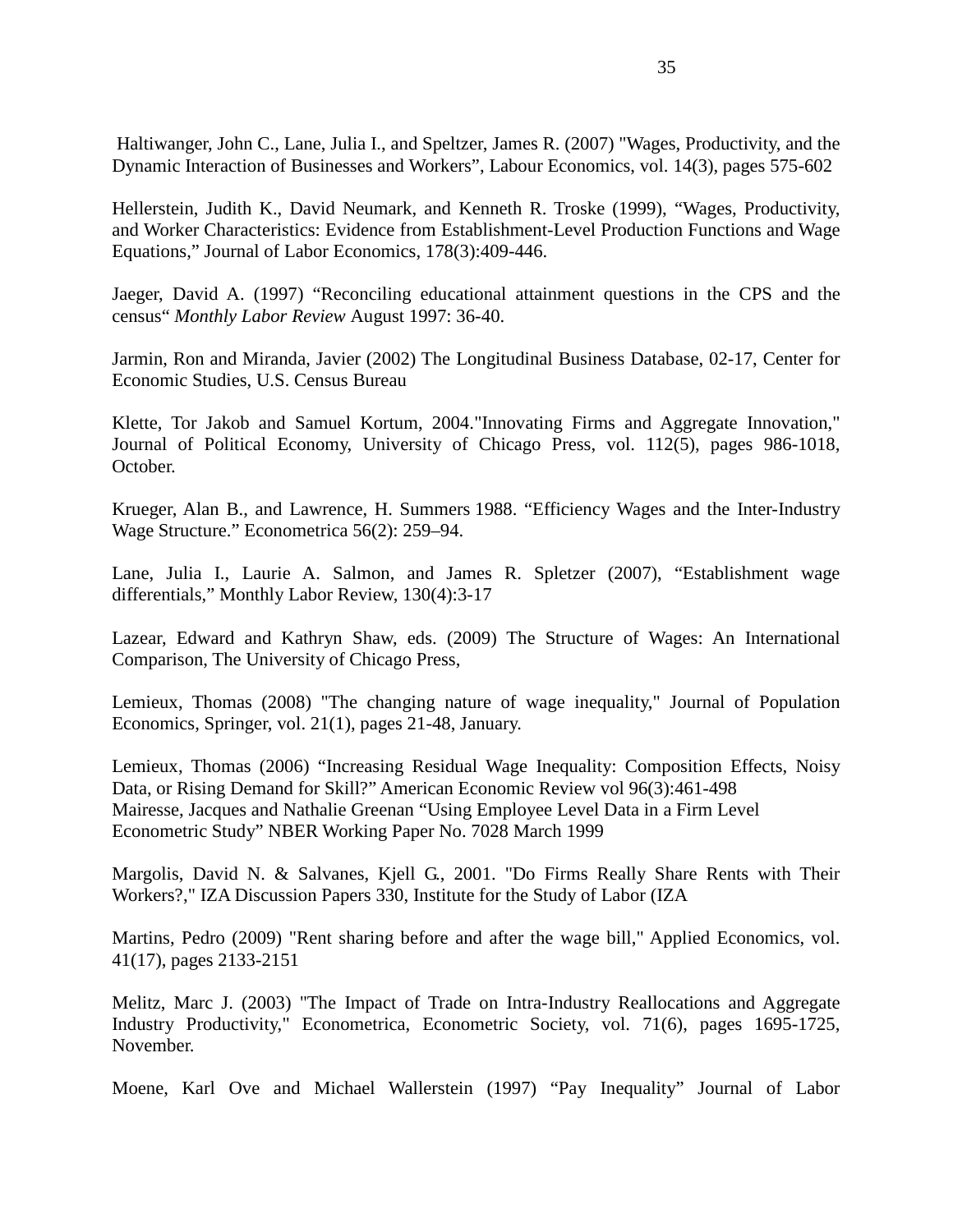Economics,Vol 15(3):403-30.

Nordstöm Skans, Oskar, Per-Anders Edin and Bertil Holmlund (2009) "Wage Dispersion Wtihin and Between Plants: Sweden 1985-2000" in Lazear E P and K L Shaw (eds) The Structure of Wages: An international Comparison. University of Chicago Press.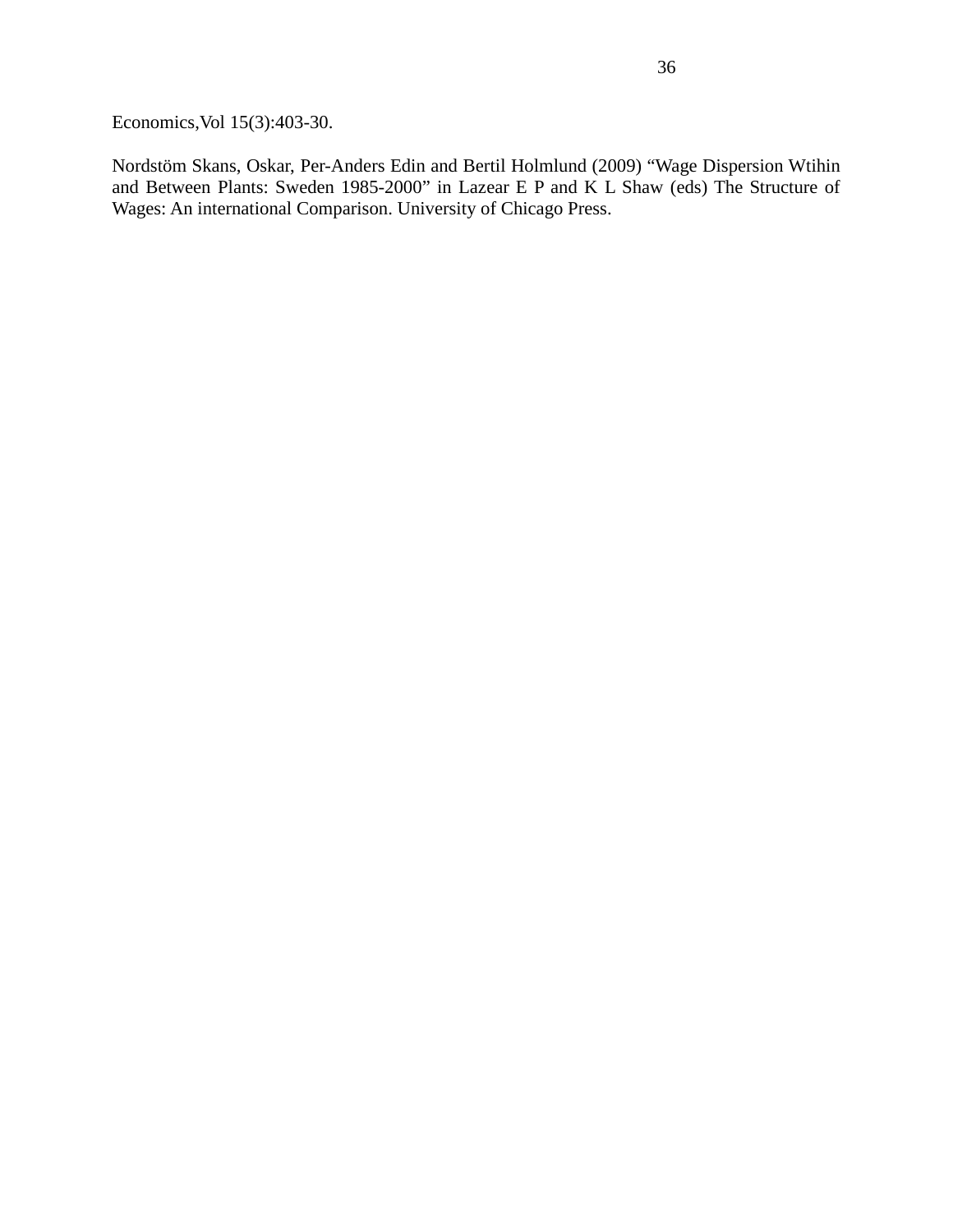|                                            | 1992  | 2007  | 92-07 |
|--------------------------------------------|-------|-------|-------|
| Variance (LBD Average InEarnings)          | 0.412 | 0.487 | 0.075 |
| Correcting LBD comparison using LEHD data: |       |       |       |
| Covariance $(\mu_f, \sigma_f)$             | 0.009 | 0.019 |       |
| Variance $(\sigma_f)$                      | 0.051 | 0.048 |       |
| $1/4*V(\sigma_f) + Cov(\mu_f, \sigma_f)$   | 0.026 | 0.031 |       |
| Variance (lnw) corrected                   | 0.386 | 0.456 | 0.070 |

# Table A-1. Correcting Establishment Earnings Dispersion Using LEHD

Note: LBD earnings are average wages per worker (annual earnings divided by March 12<sup>th</sup> employment). LEHD earnings is based on annual earnings for full year employees from the 9 LEHD(92) states, from quarterly earnings from the UI files and within establishment dispersion and means are calculated within sein-unit per statexyear using EH files and then aggregated, matched and disaggregated to the appropriate lbd-units in the LBD files. Establishment figures are employment weighted.